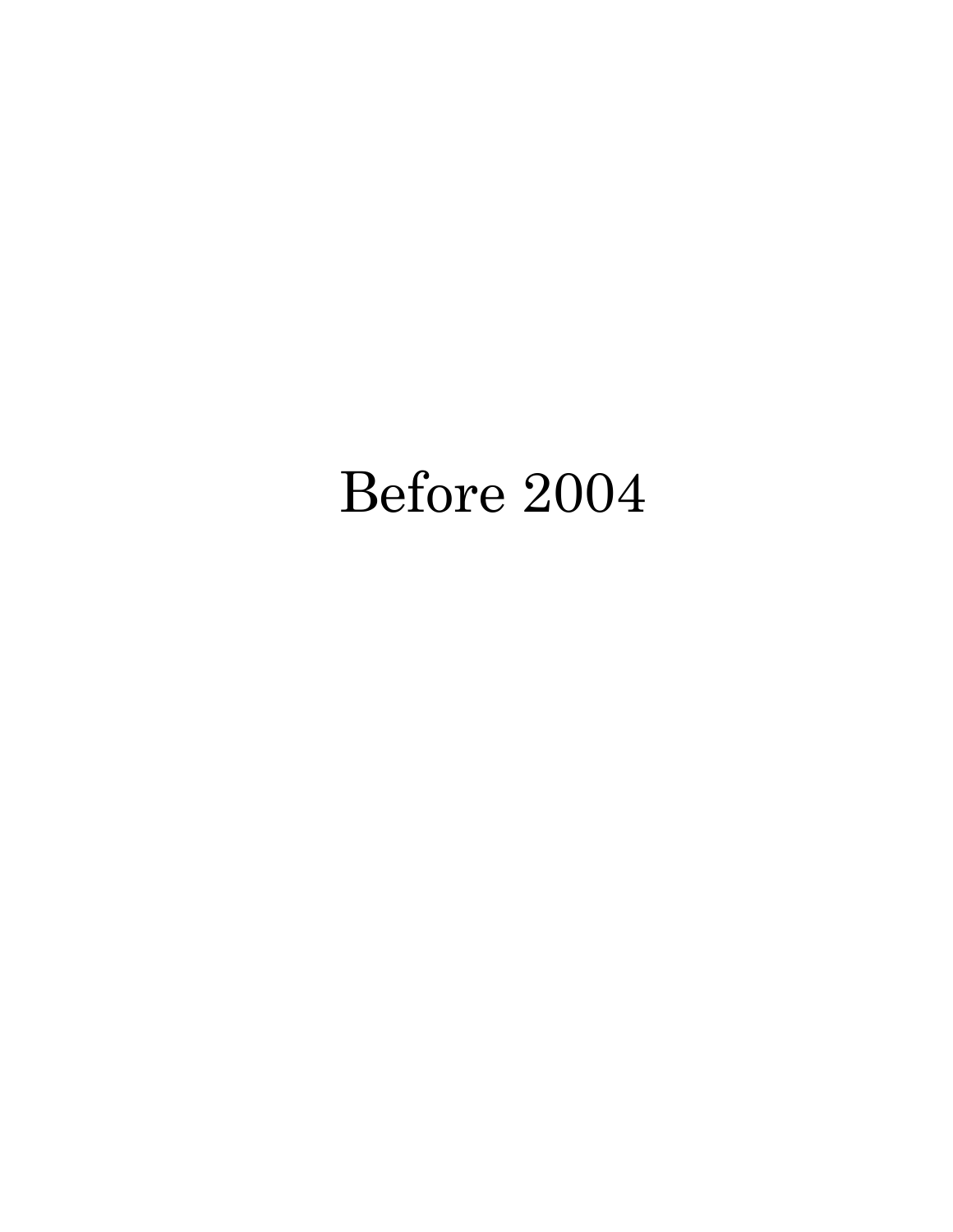#### **SCIENTIFIC in Refereed Journals**

- **1. G. Kiriakidis, C. Christodoulides, G. Carter, J.S. Colligon,** "An RBS Technique for Measurement of the Erosion Rate of Ion Implanted Films", *Appl. Phys.*, **19**, 191-194, 1979.
- **2. G. Kiriakidis, J.S. Colligon, S.P. Chenakin,** "Secondary Ion Mass Spectrometric Study of Self-Sputtered Copper". *Radiation Effects, Short Communication*, **41**, 119-124, 1979.
- **3. J.S. Colligon and G. Kiriakidis,** "Effects of Impurities on SIMS". *Vacuum*, **29** [10], 357-360, 1979.
- **4. G.W. Lewis, G. Kiriakidis, G. Carter, M.J. Nobes,** "Ion Bombardment Induced Surface Topography Modification of Clear and Contaminated Single Crystal Cu and Si", *Surface and Interface Analysis*, **4**, [4], 141-150, 1982.
- **5. G. Carter, M.J. Nobes, G.W. Lewis, J.L. Whitton, G. Kiriakidis,** "The Effect of Ion Species on Morphological Structure Development of Bombarded (11 3 1) Single Crystal Cu". *Vacuum*, **34** [1-2], 167-173, 1984.
- **6. J.L. Whitton, G. Kiriakidis, G. Carter, M.J. Nobes, G.W. Lewis,** "The Development of Sputter-induced Pits and Pyramids on Ion Bombarded (11 3 1) Surfaces of Face Centred Cubic Metal Single Crystals". *Nuclear Instruments and Methods in Phys. Research* B2, **230** 640, 1984.
- **7. G. Carter, D.G. Armour, P. Bailey, G. Kiriakidis,** "The Use of the Exponential Tempering Function in Multiple Order Desorption Analysis", *Vacuum*, **35**, [1], 39-43 , 1985.
- **8. A. Christou, T. Efthimiopoulos, G. Kiriakidis and C. Varmazis,**  "Formation of (100) GaAs on (100) Silicon by Laser Recrystallization" *Appl. Physics Lett.,* **48** (22) 1516, 1986.
- **9. A. Christou, P. Tzanetakis, Z. Hatzopoulos and G. Kiriakidis**", Schottky Barrier Formation on Electron Beam Deposited Amorphous Si1-xGex:Hy Alloys and Amorphous (Si/Si1-xGex):Hy Modulated Structures", *Appl. Phys. Lett.* **48** (6) 408. 1986.
- **10. G. Carter, M.J. Nobes, I.V. Katardjiev, J.L. Whitton and G. Kiriakidis,**  The Effect of Ion Species on Topography Evolution". *Nuclear Instruments and Methods in Physics Research* B18 p 529-532, 1987
- **11. G. Kiriakidis, M. Marder, Z. Hatzopoulos,** "Role of Hydrogen in Preparation of Sputtered Microcrystalline Silicon". *Solar Energy Material* **17**, 25-36, 1988.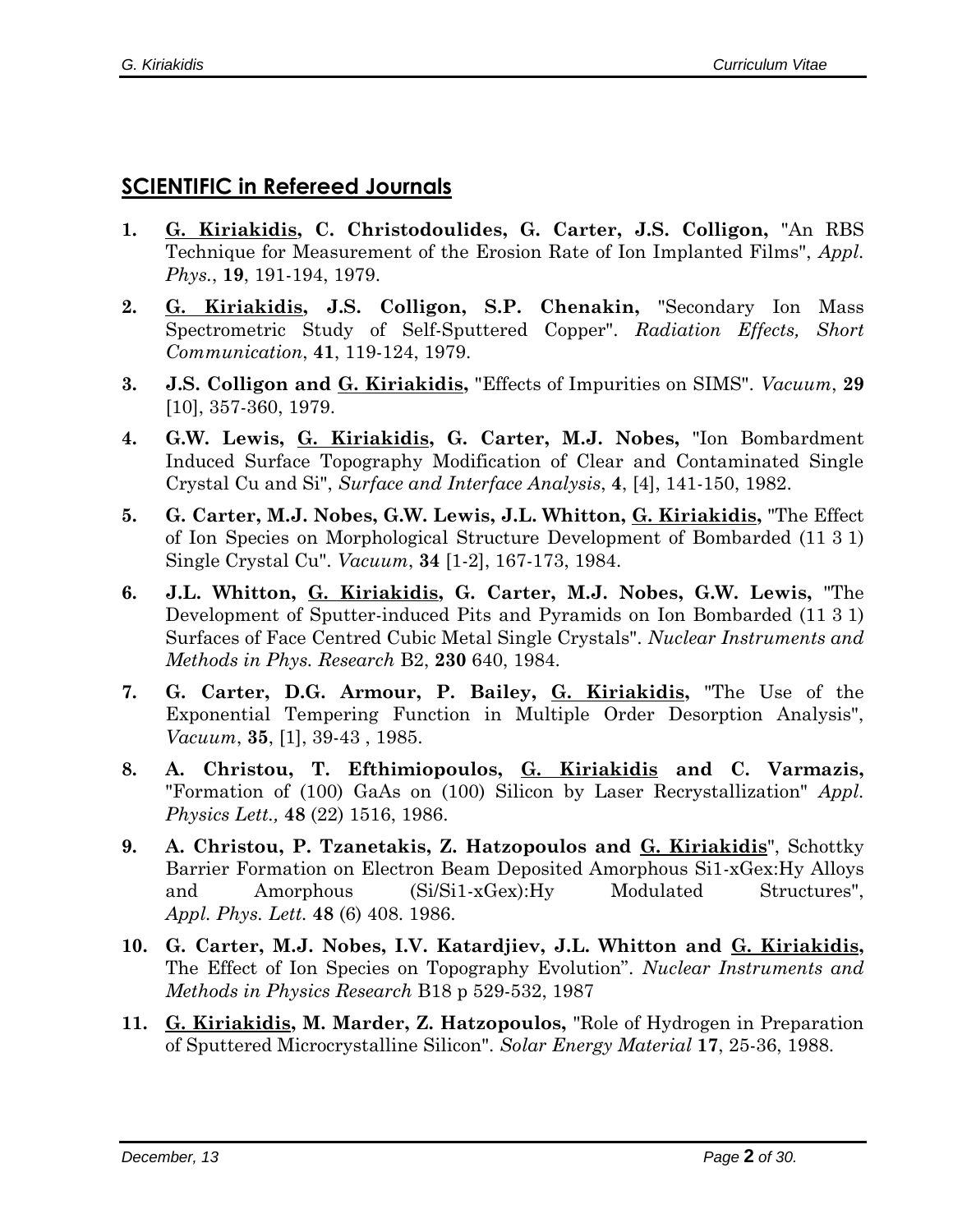- **12. A. Zdetsis, D. Girginoudi, G. Kiriakidis, Z. Hatzopoulos, A. Thanailakis and A. Christou,** "Physical Properties of Amorphous Silicon Alloy Films: Comparison with Electronic Structure Calculations*". Jour. of Non-crystalline Solids* 97 and 98, p.831-834, 1987.
- **13. S. Logothetides and G. Kiriakidis,** "Optical Properties and Structure of Microcrystalline Hydrogenated Silicon Prepared by r.f. Magnetron Sputtering". *Appl. Phys.* **64** (5), p. 2389, , 1988.
- **14. G.P. Triberis, N. Guskos, and G.Kiriakidis,** "New Aspects on the Electronic Conduction in Semi-Insulating CdF2:Gd3+ Single Crystals". *Phys. Stat. Sol. (b)* **147**, p. 349, 1988.
- **15. S. Logothetidis, S. Boultadakis, P. Grigoriadis and G. Kiriakidis,**  "Microstructural Properties and Density Dependence of the Optical Properties of the Microcrystalline Material by Spectroscopic Ellipsometry and Electron Microscopy". *Thin Solid Films*, **169** p. 87-104, 1989.
- **16. J.M. Dumas, A. Christou, A. Belhadj, G. Kiriakidis, Z. Hatzopoulos, P.Awdren, H. Thomas and J. Goostray,** "Performance of Laser Processed HEMTs with AlAs-nGaAs Superlattice Donor Layers" *IEEE MTT-S*, **I**, p483-486, 1989.
- **17. A. Belhadj, J.M. Dumas, A. Christou, G. Kiriakidis, P.Awdren, J. Goostray, et H.Thomas,** "Caracteristiques Electriques de Transistors a Mobilite Electronique Elevee Utlisant des Super-reseaux AlAs-GaAs de Type N", *Annales des Telecommunications*, **45**, 5-6, pp329-333, 1990.
- **18. W.T. Anderson, A.R. Knudson, A. Menlenberg, H.L. Hung, J.A. Roussos and G. Kiriakidis,** "Heavy Ion Total Fluence Effects in GaAs Devices" *Nuclear and Space Radiation Effects V 37,Iss 6, pp2065-2070*. 1990
- **19. G.J.Papaioannou, E.Roditi, C.Michelakis, E.Martin, Z.Hatzopoulos, M.Papastamatiou, G.Kiriakidis, G.Halkias and A.Christou,**  "Pseudomorphic HEMTs on GaAs Structures with Undoped and Doped Channels*" Superlattices & Microstructures*, Vol **8**,Iss 3, p341, 1990.
- **20. A. Christou, Z. Hatzopoulos, A. Dimoulas and G. Kiriakidis,** "Interfacial Rougness and Alloy Scattering in the InGaAs/InAlAs/InP Systems grown by ALE and LAMBE" *Superlattices & Microstructures*, Vol 9, Iss 4, pp 467-469, 1991.
- **21. A. Dimoulas, A. Derekis, G. Kiriakidis and A. Christou.** "Alloy disorder effects in III-V ternaries studied by Modulation Spectroscopy" *Applied Surface Science* **50**, 353, 1991.
- **22. S. Logothetidis, G. Kiriakidis and E. Paloura.** "Modifications in a-Si:H during Thermal annealing : In-situ Spectroscopic Ellipsometry" *J. Appl. Phys*. **70** (5), 2791-2798, 1991.
- **23. E.C. Paloura, A. Ginoudi, G. Konstantinidis and G. Kiriakidis,** "Defect Analysis of Undoped GaxIn1-xP/GaAs Heterostructures Grown by MOMBE and MOVPE*", Sensors and Actuators* **33**, [1/2], 63, 1992.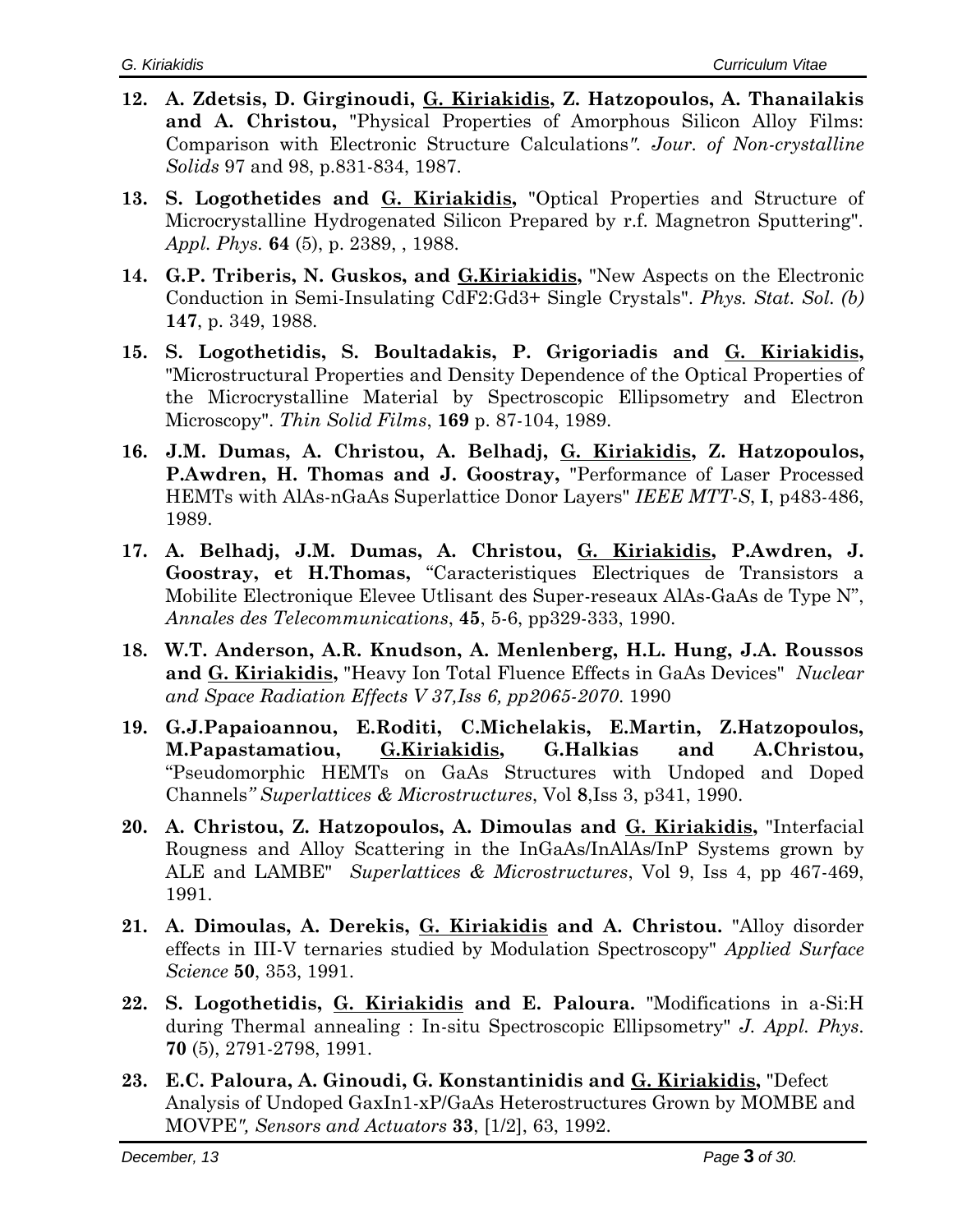- **24. E.C. Paloura, A. Ginoudi, G. Kiriakidis and A. Christou,** "The Effect of Doping on Electron Traps in Metalorganic Molecular Beam Epitaxial GaxIn1 xP/GaAs Heterostructures" *Appl. Phys. Lett* **59** (24) p. 3127-9, 1991.
- **25. A. Ginoudi, E. Paloura, G. Kiriakidis, Ph. Maurel, J.C. Garcia, A. Christou,** "Low-Temperature DC Characteristics of S- and Si-doped Ga0.51In0.49P/GaAs HEMTs grown by Metalorganic Molecular Beam Epitaxy" *Appl. Phys. Lett* **60** (25), p. 3162-4, 1992.
- **26. E.C. Paloura, A. Ginoudi, G. Kiriakidis, N. Frangis, F. Scholz, M. Moser, A. Christou,** "Electrical and Structural Properties of Ga0.51In0.49P/GaAs Heterojunctions Grown by MOVPE" *Appl. Phys. Lett*. (1992), **60** (22), p. 2749-51 , 1992.
- **27. G. Kiriakidis, J. Stoemenos, A. Ginoudi, K. Tsagaraki, A. Dimoulas, Ph. Maurel, J. Ch. Garcia.** "Structrural study of InxGa1-xP/GaAs interfaces grown by MOMBE", *Semiconductor Sci. Technol*. **7**, p1127, 1992.
- **28. D.H.Tassis, C.L.Mitsas, T.T.Zorba, C.A.Dimitriadis, O.Valasiades, D.I.Siapkas, M Angelakeris, P.Poulopoulos, N.K.Flevaris and G.Kiriakidis,** "Optical and Electrical Characterisation of High Quality b-FeSi2 Thin Films Grown by Solid Phase Epitaxy." *Appl. Surf. Science* **102** ,p178, 1996.
- **29. C.Xirouchaki, T.Pedersen, H.Fritzsche, and G.Kiriakidis.** "Photoreduction and Oxidation of as-deposited Microcrystalline Indium Oxide" *J. Appl. Phys.*, **79** (12), p9349, 1996.
- **30. D.H. Tassis, C.L. Mitsas, T.T. Zorba, M Angelakeris, C.A. Dimitriadis, O. Valasiades, D.I. Siapkas and G. Kiriakidis,** "Infrared Spectroscopic and Electronic Transport Properties of Polycrystalline Semiconducting FeSi2 Thin Films." *J. Appl. Phys.*, **80**, p962, 1996.
- **31. G. Feiertag, W. Ehrfeld, H. Freimuth, H. Kolle, L. Lehr, M. Schmidt, M.M. Sigalas, C.M. Soukoulis, G. Kiriakidis, T. Pedersen, J. Kuhl and W. Koenig,** "Fabrication of Three-dimensional Photonic Band Gap Materials by Deep X-ray Lithography", *Applied Sciences*, **315**, p.63-70, 1996.
- **32. S. Mailis, L. Boutsikaris, N.A. Vainos, C. Xirouchaki, G. Vasiliou, N. Garawal, G. Kiriakidis, and H. Fritzsche,** "Holographic Recording of Indium Oxide and Indium Tin Oxide Thin Films", *Appl. Phys. Lett*, **69** (17], p.2459-61, 1996.
- **33. S. Mailis, C. Grivas, D. Gill, L. Boutsikaris, N.A. Vainos, C. Xirouchaki, G. Vasiliou, N. Garawal, G. Kiriakidis, and H. Fritzsche,** "Dynamic Holography in Indium Oxide and Indium-Tin-Oxide Thin Films", *Optical Memory and Neural Networks*, **5**, [3], p.191-196, 1996.
- **34. G. Feiertag, W. Ehrfeld, H. Freimuth, H. Kolle, L. Lehr, M. Schmidt, M.M. Sigalas, C.M. Soukoulis, G. Kiriakidis, T. Pedersen, J. Kuhl and W. Koenig,** "Fabrication of Photonic Crystals by Deep X-Ray Lithography", *Appl. Phys. Lett*., **71**.(11), p.1441-1443, 1997.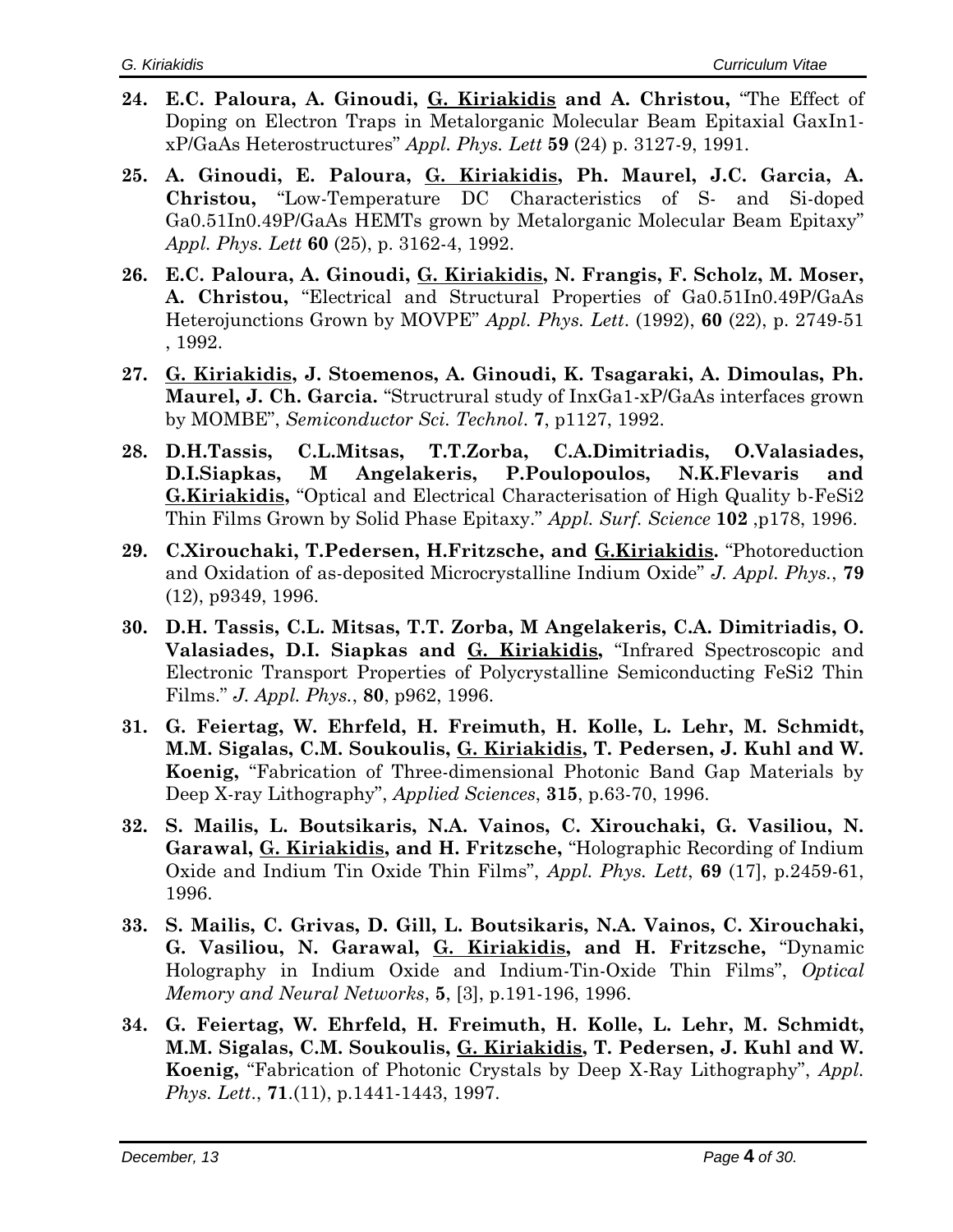- **35. K. Moschovis, E. Gagaoudakis, E. Chatzitheodoridis, G. Kiriakidis, S. Mailis, E. Tzamali, N.A. Vainos and H. Fritzsche,** "Study of the ambient optical recording dynamics on sputtered indium oxide thin films*", Appl. Phys. A*, **66 (**6), pp 651-654, 1998.
- **36. C. Xirouchaki, K. Moschovis, E. Chatzitheodoridis, G. Kiriakidis, and P. Morgen,** "Chemical characterisation of as-deposited microcrystalline indium oxide films prepared by reactive dc magnetron sputtering", *Appl. Phys. A*, **67**-(3) , pp 295-301, 1998.
- **37. G. Kiriakidis, K. Moschovis, P. Uusimaa, A. Salokatve, M. Pessa, J. Stoemenos**, "Structural characterisation of MBE grown ZnSe-based layers on GaAs substrates for Blue-Green laser diodes" submitted to *Thin Solid Films,* Dec. 1998.
- **38. [Keith E. Puttick,](http://spiedl.aip.org/vsearch/servlet/VerityServlet?KEY=SPIEDL&possible1=Puttick%2C+Keith+E.&possible1zone=author&maxdisp=25&smode=strresults&aqs=true) [Rune Holm,](http://spiedl.aip.org/vsearch/servlet/VerityServlet?KEY=SPIEDL&possible1=Holm%2C+Rune&possible1zone=author&maxdisp=25&smode=strresults&aqs=true) [Detlev Ristau](http://spiedl.aip.org/vsearch/servlet/VerityServlet?KEY=SPIEDL&possible1=Ristau%2C+Detlev&possible1zone=author&maxdisp=25&smode=strresults&aqs=true) , [Urs Natzschka,](http://spiedl.aip.org/vsearch/servlet/VerityServlet?KEY=SPIEDL&possible1=Natzschka%2C+Urs&possible1zone=author&maxdisp=25&smode=strresults&aqs=true) [George](http://spiedl.aip.org/vsearch/servlet/VerityServlet?KEY=SPIEDL&possible1=Kiriakidis%2C+George&possible1zone=author&maxdisp=25&smode=strresults&aqs=true)  [Kiriakidis,](http://spiedl.aip.org/vsearch/servlet/VerityServlet?KEY=SPIEDL&possible1=Kiriakidis%2C+George&possible1zone=author&maxdisp=25&smode=strresults&aqs=true) [Nirmal Garawal,](http://spiedl.aip.org/vsearch/servlet/VerityServlet?KEY=SPIEDL&possible1=Garawal%2C+Nirmal&possible1zone=author&maxdisp=25&smode=strresults&aqs=true) [Eddie Judd,](http://spiedl.aip.org/vsearch/servlet/VerityServlet?KEY=SPIEDL&possible1=Judd%2C+Eddie&possible1zone=author&maxdisp=25&smode=strresults&aqs=true) [David Holland,](http://spiedl.aip.org/vsearch/servlet/VerityServlet?KEY=SPIEDL&possible1=Holland%2C+David&possible1zone=author&maxdisp=25&smode=strresults&aqs=true) [David](http://spiedl.aip.org/vsearch/servlet/VerityServlet?KEY=SPIEDL&possible1=Greening%2C+David&possible1zone=author&maxdisp=25&smode=strresults&aqs=true)  [Greening,](http://spiedl.aip.org/vsearch/servlet/VerityServlet?KEY=SPIEDL&possible1=Greening%2C+David&possible1zone=author&maxdisp=25&smode=strresults&aqs=true) [Nick Ellis,](http://spiedl.aip.org/vsearch/servlet/VerityServlet?KEY=SPIEDL&possible1=Ellis%2C+Nick&possible1zone=author&maxdisp=25&smode=strresults&aqs=true) [Mark Wilkinson](http://spiedl.aip.org/vsearch/servlet/VerityServlet?KEY=SPIEDL&possible1=Wilkinson%2C+Mark&possible1zone=author&maxdisp=25&smode=strresults&aqs=true) , [Miguel Garcia Pamies,](http://spiedl.aip.org/vsearch/servlet/VerityServlet?KEY=SPIEDL&possible1=Pamies%2C+Miguel+Garcia&possible1zone=author&maxdisp=25&smode=strresults&aqs=true) [Celestino](http://spiedl.aip.org/vsearch/servlet/VerityServlet?KEY=SPIEDL&possible1=Sanviti%2C+Celestino&possible1zone=author&maxdisp=25&smode=strresults&aqs=true)  [Sanviti](http://spiedl.aip.org/vsearch/servlet/VerityServlet?KEY=SPIEDL&possible1=Sanviti%2C+Celestino&possible1zone=author&maxdisp=25&smode=strresults&aqs=true)** "Continuous-wave CO2-laser-induced damage thresholds in optical components" Laser-Induced Damage in Optical Materials: 1997, Gregory J. Exarhos, Arthur H. Guenther, Mark R. Kozlowski, M. J. Soileau, Editors, SPIE Volume 3244, April 1998, pp. 188-198, 1998.
- **39. C. Xirouchaki, K. Moschovis, E. Chatzitheodoridis, G. Kiriakidis, H. Boye, P. Morgen,** "Structural and chemical characterization of as-deposited microcrystalline indium oxide films prepared by dc reactive magnetron sputtering", *Journal of Electronic Materials,* Vol.**28**, No.1 p 26-34, 1999,.
- **40. S. Pissadakis, S. Mailis, L. Reeke, J.S. Wilkinson, R. W. Eason, N. A. Vainos, K. Moschovis and G. Kiriakidis, "**Permanent Holographic Recording in Indium Oxide Thin Films Using 193nm Excimer Laser Radiation", submitted to *Applied Phys A* Vol. **69**-(3), pp333-336, 1999.
- **41. N. Katsarakis, E. Chatzitheodoridis, G.Kiriakidis, M.M.Sigalas, C.M.Soukoulis, W.Y.Leung and G.Tuttle,** "Laser Machined Layer-by-Layer Mettallic Photonic Band-Gap Structures", submitted to *Appl.Phys.Lett*., Vol **74**, pp 3263-3265, 1999.
- **42. [Detlev Ristau,](http://spiedl.aip.org/vsearch/servlet/VerityServlet?KEY=SPIEDL&possible1=Ristau%2C+Detlev&possible1zone=author&maxdisp=25&smode=strresults&aqs=true) [Winfried Arens](http://spiedl.aip.org/vsearch/servlet/VerityServlet?KEY=SPIEDL&possible1=Arens%2C+Winfried&possible1zone=author&maxdisp=25&smode=strresults&aqs=true) [Salvador Bosch](http://spiedl.aip.org/vsearch/servlet/VerityServlet?KEY=SPIEDL&possible1=Bosch%2C+Salvador&possible1zone=author&maxdisp=25&smode=strresults&aqs=true) [Angela Duparre](http://spiedl.aip.org/vsearch/servlet/VerityServlet?KEY=SPIEDL&possible1=Duparre%2C+Angela&possible1zone=author&maxdisp=25&smode=strresults&aqs=true) [Enrico](http://spiedl.aip.org/vsearch/servlet/VerityServlet?KEY=SPIEDL&possible1=Masetti%2C+Enrico&possible1zone=author&maxdisp=25&smode=strresults&aqs=true)  [Masetti,](http://spiedl.aip.org/vsearch/servlet/VerityServlet?KEY=SPIEDL&possible1=Masetti%2C+Enrico&possible1zone=author&maxdisp=25&smode=strresults&aqs=true) [Damien Jacob,](http://spiedl.aip.org/vsearch/servlet/VerityServlet?KEY=SPIEDL&possible1=Jacob%2C+Damien&possible1zone=author&maxdisp=25&smode=strresults&aqs=true) G Kiriakidis, F Peiro, [Etienne Quesnel,](http://spiedl.aip.org/vsearch/servlet/VerityServlet?KEY=SPIEDL&possible1=Quesnel%2C+Etienne&possible1zone=author&maxdisp=25&smode=strresults&aqs=true) [Alexander V. Tikhonravov](http://spiedl.aip.org/vsearch/servlet/VerityServlet?KEY=SPIEDL&possible1=Tikhonravov%2C+Alexander+V.&possible1zone=author&maxdisp=25&smode=strresults&aqs=true) "**UV-optical and microstructural properties of MgF2-coatings deposited by IBS and PVD processes"Advances in Optical Interference Coatings, Claude Amra, H. Angus Macleod, Editors, September 1999, SPIE -- Volume 3738,pp. 436-445, 1999.
- **43. G. Kiriakidis, K. Moschovis, P. Uusimaa, A. Salokatve, M. Pessa, J. Stoemenos**, "Structural characterisation of MBE grown ZnSe-based layers on GaAs substrates for Blue-Green laser diodes" *Thin Solid Films,* Vol*.*360, pp 195- 204, 2000.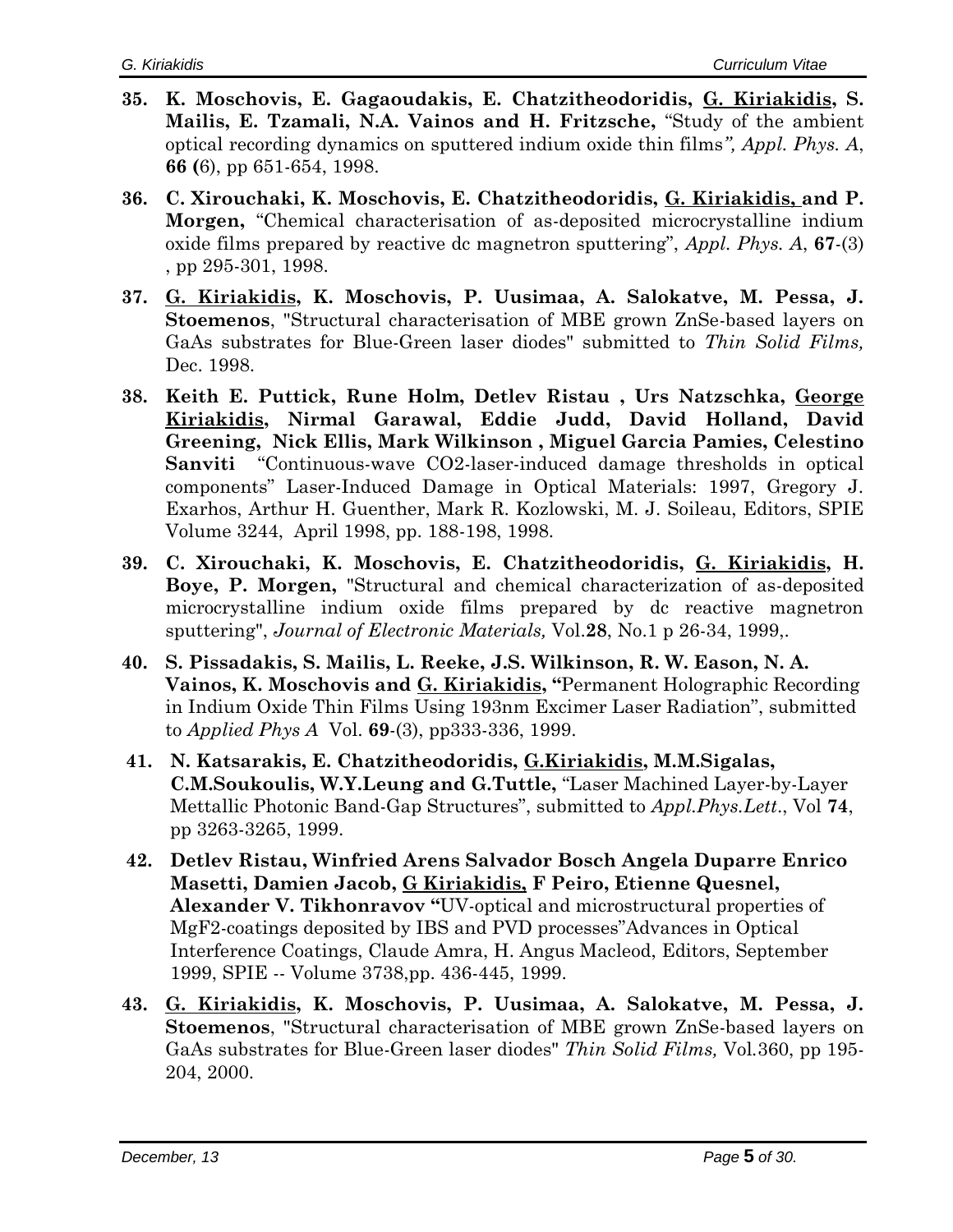- **44. G.Kiriakidis , N. Katsarakis,** " Fabrication of 2-D and 3-D Photonic Band-gap Crystals in the GHz and THz Regions". *Materials Physics and Mechanics"* Vol 1,No1, pp. 20-26, 2000.
- **45. G. Kiriakidis, N.Katsarakis ,M.Bender, E.Gagaoudakis and V.Cimalla,**  "InOx Thin Films, Candidates for Novel Chemical and Optoelectronic Applications", *Materials Physics and Mechanics"* Vol 1 No2, pp. 83-97, 2000.
- **46. S. Pissadakis, L. Reeke, M. N. Zervas, J.S. Wilkinson, G. Kiriakidis,**  "Gratings in Indium Oxide Film Overlayers on Ion-exchanged Waveguides by Excimer Laser Micromachining", *Appl. .Phys. Letters,* Vol 78, No 6, pp. 694-696, 2001.
- **47. G. Kiriakidis, M. Bender, N. Katsarakis, E. Gagaoudakis, E. Hourdakis, E. Douloufakis and V. Cimalla.** "Ozone sensing properties of polycrystalline Indium Oxide films at room temperature" *Phys. Stat. Sol.* Vol. 185, No 1, 2001.
- **48. M. Bender, N. Katsarakis, E. Gagaoudakis, E. Hourdakis, E. Douloufakis and V. Cimalla, G. Kiriakidis.** " Dependence of the Photoreduction and Oxidation Behaviour of Indium Oxide Films on Substrate Temperature and Film Thickness ".Journal of *Applied Physics* V 90,N 10, P 5382-5387, 2001.
- **49. E. Gagaoudakis, M. Bender, E. Douloufakis, N. Katsarakis, E. Natsakou, V. Cimalla, G. Kiriakidis.** "The Influence of Deposition Parameters on Room Temperature Ozon Sensing Properties of InOx Films". *Sensors and Actuators B,*  80, p155-160, 2001*.*
- **50. N. Katsarakis, M. Bender, L. Singleton, G. Kiriakidis, and C. M. Soukoulis**, "Two-dimensional metallic photonic band-gap crystals fabricated by LIGA", Microsystem Technologies **8**, 74 (2002).
- 51. **[Detlev Ristau,](http://spiedl.aip.org/vsearch/servlet/VerityServlet?KEY=SPIEDL&possible1=Ristau%2C+Detlev&possible1zone=author&maxdisp=25&smode=strresults&aqs=true) [Winfried Arens](http://spiedl.aip.org/vsearch/servlet/VerityServlet?KEY=SPIEDL&possible1=Arens%2C+Winfried&possible1zone=author&maxdisp=25&smode=strresults&aqs=true) [Salvador Bosch](http://spiedl.aip.org/vsearch/servlet/VerityServlet?KEY=SPIEDL&possible1=Bosch%2C+Salvador&possible1zone=author&maxdisp=25&smode=strresults&aqs=true) [Angela Duparre](http://spiedl.aip.org/vsearch/servlet/VerityServlet?KEY=SPIEDL&possible1=Duparre%2C+Angela&possible1zone=author&maxdisp=25&smode=strresults&aqs=true) [Enrico](http://spiedl.aip.org/vsearch/servlet/VerityServlet?KEY=SPIEDL&possible1=Masetti%2C+Enrico&possible1zone=author&maxdisp=25&smode=strresults&aqs=true)  [Masetti](http://spiedl.aip.org/vsearch/servlet/VerityServlet?KEY=SPIEDL&possible1=Masetti%2C+Enrico&possible1zone=author&maxdisp=25&smode=strresults&aqs=true) [Damien Jacob,](http://spiedl.aip.org/vsearch/servlet/VerityServlet?KEY=SPIEDL&possible1=Jacob%2C+Damien&possible1zone=author&maxdisp=25&smode=strresults&aqs=true) G Kiriakidis, F Peiro, [Etienne Quesnel,](http://spiedl.aip.org/vsearch/servlet/VerityServlet?KEY=SPIEDL&possible1=Quesnel%2C+Etienne&possible1zone=author&maxdisp=25&smode=strresults&aqs=true) [Alexander V. Tikhonravov](http://spiedl.aip.org/vsearch/servlet/VerityServlet?KEY=SPIEDL&possible1=Tikhonravov%2C+Alexander+V.&possible1zone=author&maxdisp=25&smode=strresults&aqs=true) "**Ultraviolet optical and microstructural properties of MgF2 and LaF3 coatings deposited by ion-beam sputtering and boat and electron-beam evaporation" Appl. Optics V41, No16, p 3196-3204, 2002.
- 52. **M. Bender, N. Katsarakis, G. Kiriakidis, I. A. Ovid'ko, and A. B. Reizis,** "Physical mechanisms of enhanced conductivity in irradiated  $InO_x$ nanocrystalline films", Mater. Phys. Mech. **5**, 11 (2002).
- 53. **Chatzitheodoridis E., G. Kiriakidis, I. Lyon,** "Secondary ion mass spectrometry and its application to thin film characterisation", in Handbook of Thin Film Materials, volume 2: Chapter 13: Characterisation and Spectroscopy of Thin Films, H.S. Nalwa (editor), pp. 637-683. Academic Press 2002.
- 54. **M. Bender, E. Gagaoudakis, E. Douloufakis, E. Natsakou, N. Katsarakis, G. Kiriakidis, E. Fortunato, P. Nunes, A. Marques, and R. Martins**, "Production and characterization of Zinc oxide thin films for room temperature ozone sensing", Thin Solid Films **418,** 45 (2002).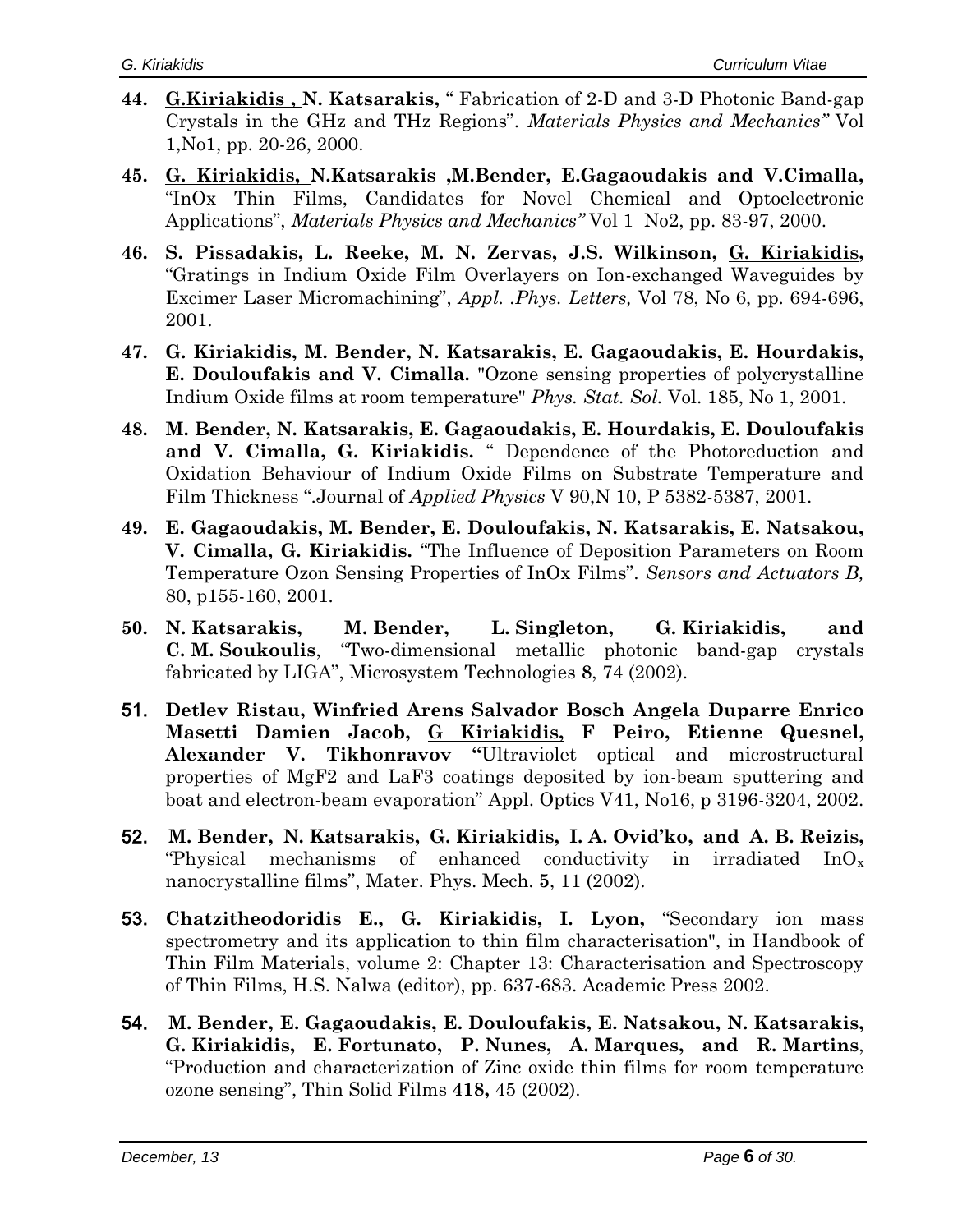- 55. G. Kiriakidis, H. Ouacha, and N. Katsarakis, "Nano-structured metal oxide films with room temperature gas sensing properties", *NATO Science Series II: Mathematics, Physics and Chemistry*, Kluwer Academic Publishers, Dordrecht ,Volume **128**, p. 363-382, (2003).
- **56. M. Bender, E. Fortunato, P. Nunes, A. Marques, R. Martins, N. Katsarakis, V. Cimalla and G. Kiriakidis**, "Highly Sensitive ZnO Ozone Detectors at Room Temperature", Jap. J. Appl. Phys. 42 (2003).
- **57. G.Kiriakidis, H. Ouacha and N.Katsarakis**, "InOx Nanostructured Thin Films: Electrical and Sensing Characterization", Rev. Adv. Mater. Sci. 4, p32-40 (2003)
- **58. N. Katsarakis, M. Bender, V. Cimalla ,E. Gagaoudakis and G. Kiriakidis,** " Ozone sensing properties of DC-sputtered, c-axis oriented ZnO films at room temperature" Sensors and Actuators B 96, 76-81 (2003).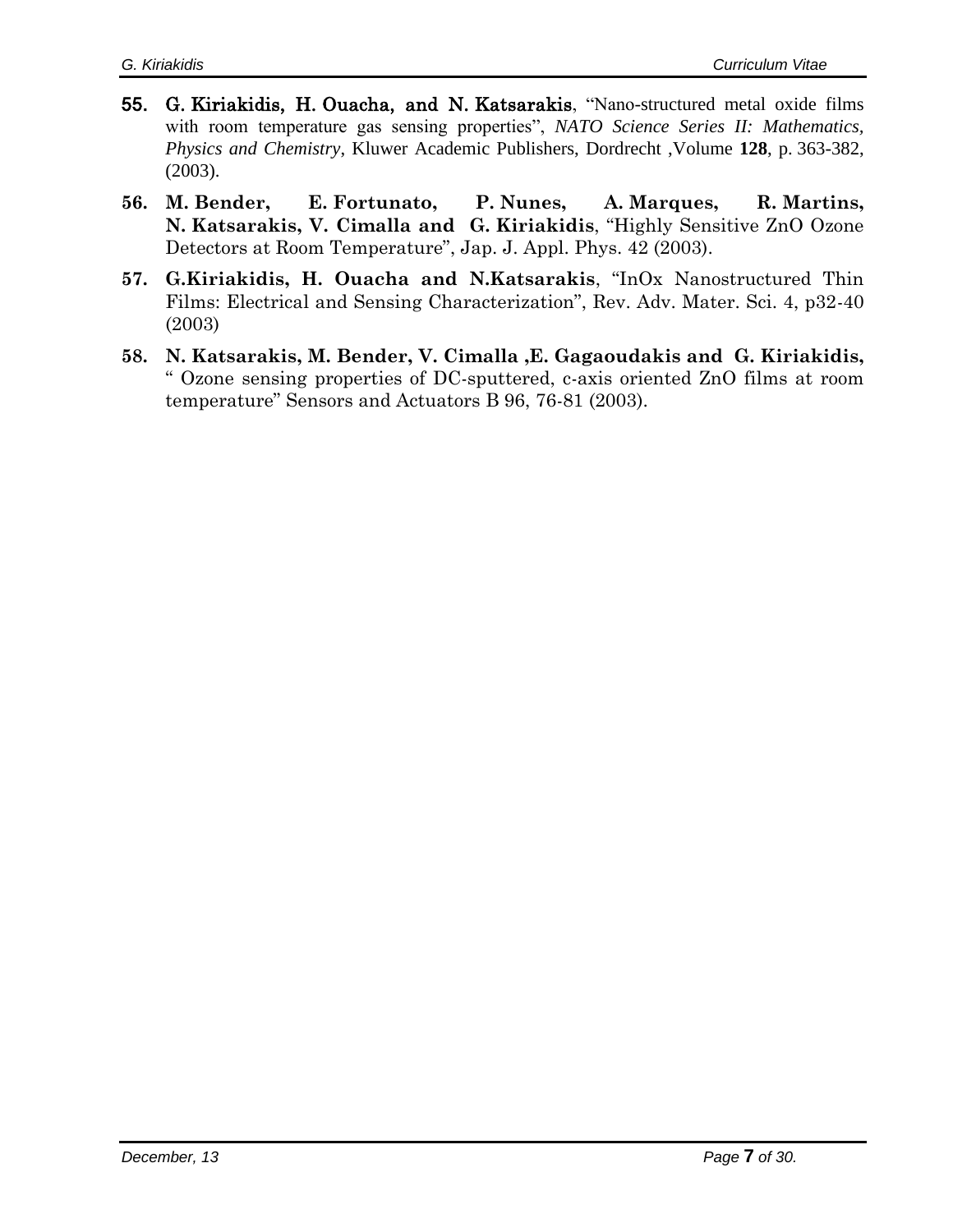# **AFTER 2004**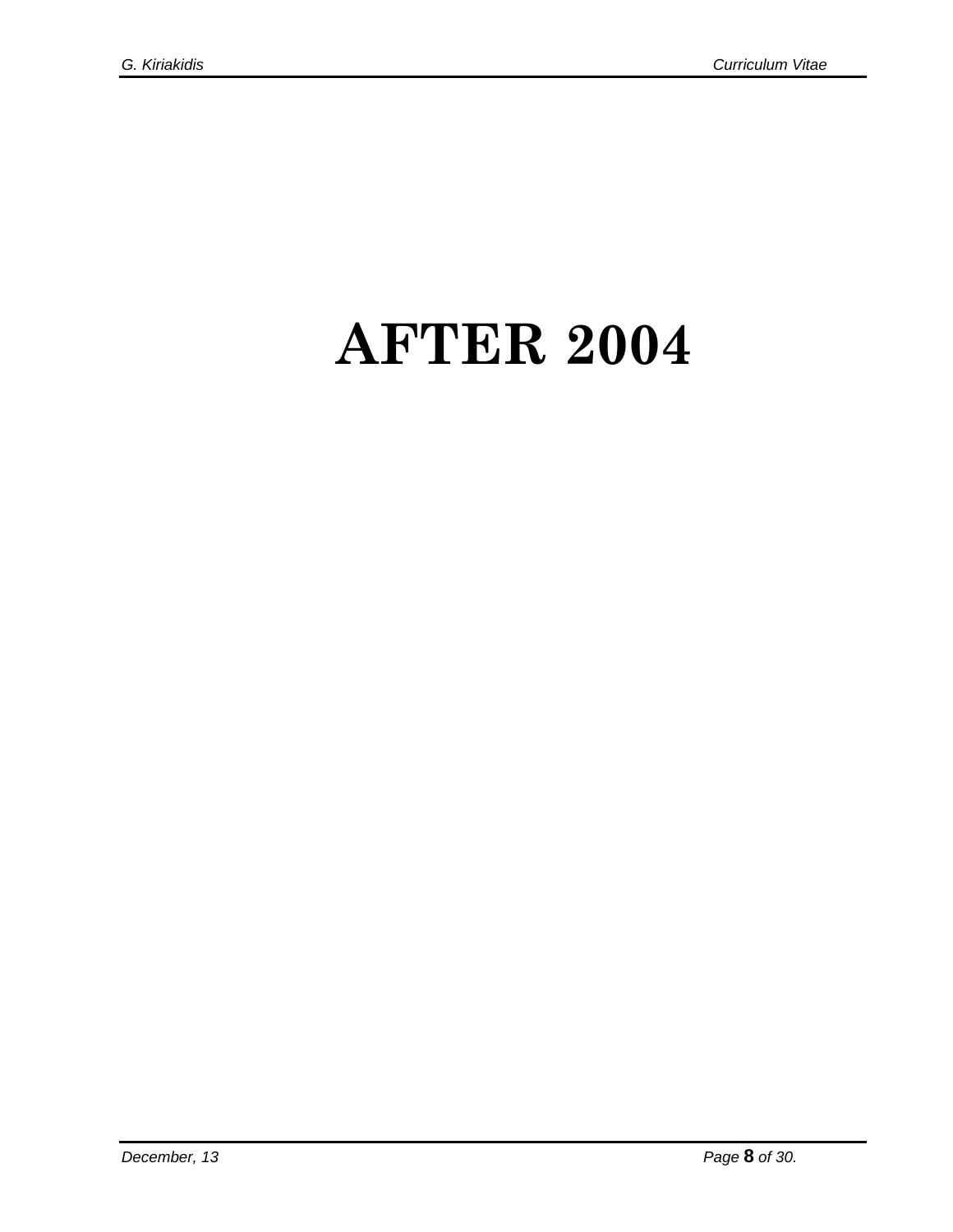- **59. G Kiriakidis**, **N.Katsarakis** "Photon sensitive high-index metal oxides films" J. Phys.: Condens. Matter 16 (2004) S3757-S3768.
- **60. R. Martins ,E Fortunato , P. Nunes ,I. Ferreira, A. Marques , M. Bender , N. Katsarakis ,V. Cimalla** ,**G. Kiriakidis** "Zinc oxide as an ozone sensor" J. Appl. Phys.,96(3),1398-1408(2004).
- **61. J.Androulakis, S.Gardelia, J.Giapintzakis, E.Gagaoudakis, G.Kiriakidis**, "Indium Oxide as a Possible Tunnel Barrier in Spintronic Devices" Thin Solid Films, 471 (2005) 293-297.
- **62. M. Suchea, S. Christoulakis, M. Katharakis, N. Katsarakis and G.Kiriakidis.** " Surface characterization of ZnO transparent thin films" IOP, Journal of Physics: Conference series Vol. 10 (2005) p. 147-151.( doi:10.1088/1742-6596/10/1/036)
- **63. S. J. Ippolito, S. Kandasamy, K. Kalantar-Zadeh, W. Wlodarski, K. Galatsis, G. Kiriakidis, N. Katsarakis, M. Suchea,** "Highly Sensitive Layered  $\text{ZnO/LiNbO}_3$  SAW Device with InOx Selective Layer for NO<sub>2</sub> and H<sub>2</sub> Gas Sensing" Sensors and Actuators B 111–112 (2005) 207–212,
- **64. G. Kiriakidis, M. Suchea, S. Christoulakis and N. Katsarakis,** "High performance gas sensing materials based on nanostructured metal oxide films", Review on Advanced Materials Science 10 (2005) 215-225 (http://www.ipme.ru/e-journals/RAMS/no\_31005/kiriakidis.pdf)
- **65. M Suchea, S Christoulakis, K Moschovis, N Katsarakis and G Kiriakidis**, "Nanostructured ZnO and ZAO transparent thin films for gas sensing", Review on Advanced Materials Science 10 (2005) 335-340 [\(http://www.ipme.ru/e](http://www.ipme.ru/e-journals/RAMS/no_41005/suchea.pdf)[journals/RAMS/no\\_41005/suchea.pdf\)](http://www.ipme.ru/e-journals/RAMS/no_41005/suchea.pdf)
- **66. S Christoulakis, M Suchea , M Katharakis, N Katsarakis , E Koudoumas and G Kiriakidis,** "ZnO nanostructured transparent thin films by PLD" Review on Advanced Materials Science 10 (2005) 331-334 [\(http://www.ipme.ru/e](http://www.ipme.ru/e-journals/RAMS/no_41005/christoulakis.pdf)[journals/RAMS/no\\_41005/christoulakis.pdf\)](http://www.ipme.ru/e-journals/RAMS/no_41005/christoulakis.pdf)
- **67. G. Kiriakidis, N. Katsarakis, M. Suchea, S. Christoulakis, K Moschovis**, "Low cost metal oxide ozone detector for food processing", Science, Processes, and Food Technologies*, vol. XI* (CNCSIS publication 2006)
- **68. M. Suchea, G. Kiriakidis, C. Mateescu,** "Nanostructured materials and microdevices for food and agricultural applications" Review Paper, Science, Processes, and Food Technologies*, vol. XI* (CNCSIS publication 2006)
- **69. M Suchea, N Katsarakis, S Christoulakis, S. Nikolopoulou, G Kiriakidis**, "Low temperature indium oxide gas sensors", Sensors and Actuators B, [Chemical, Volume 118, Issues 1-2](http://www.sciencedirect.com/science?_ob=PublicationURL&_cdi=5283&_pubType=J&_auth=y&_acct=C000059647&_version=1&_urlVersion=0&_userid=577928&md5=8f1eea47a6579fe4d5bc50a91bc8a985) , 25 October 2006, Pages 135-141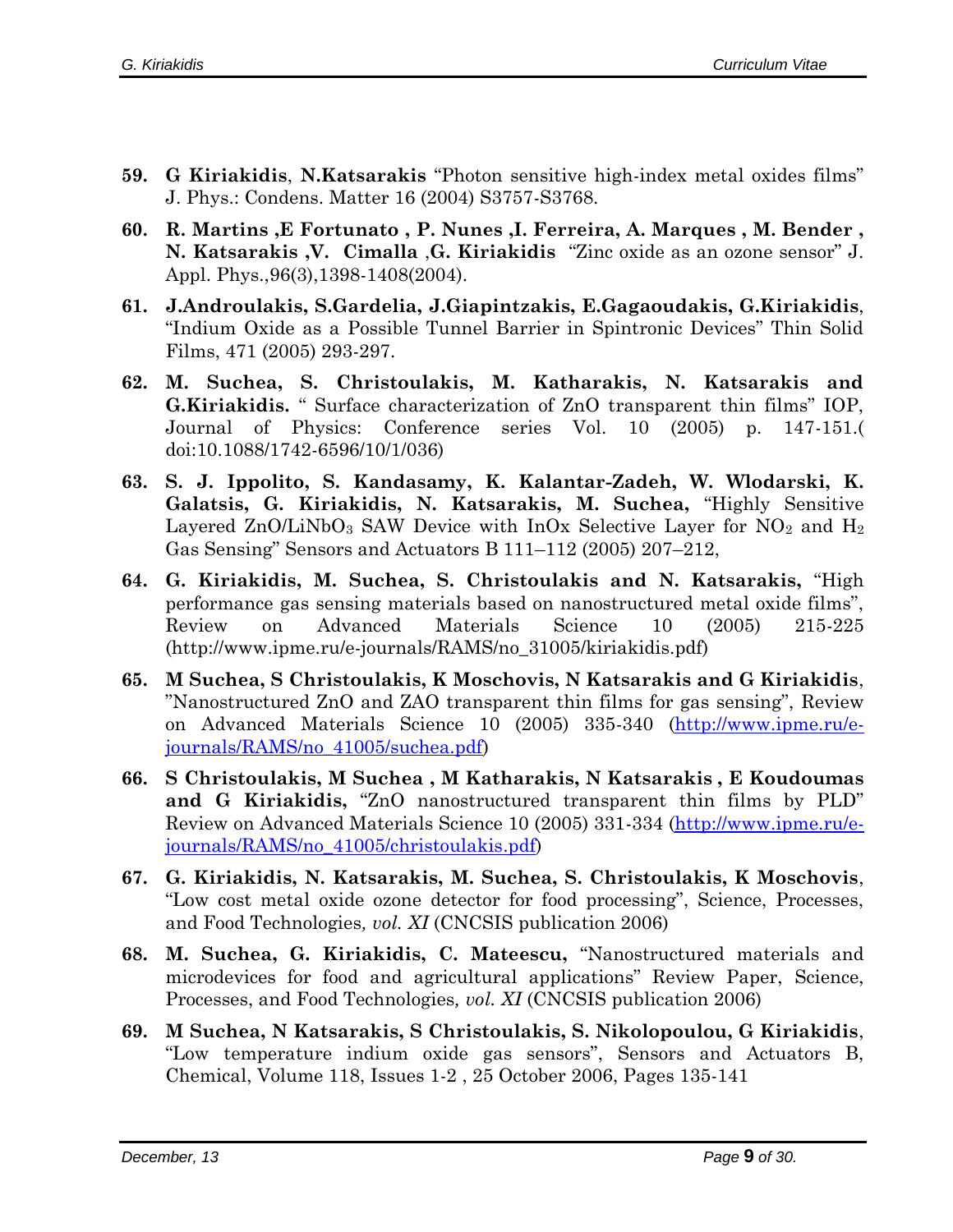- **70. M Suchea, N Katsarakis, S Christoulakis, T Kitsopoulos, G Kiriakidis,** "Metal oxide thin films as sensing layer for ozone detection", Analytica Chimica Acta,573-574 (2006) 9-13.
- **71. M Suchea, S Christoulakis, K Moschovis, N Katsarakis, G Kiriakidis,** "ZnO Transparent Thin Films for Gas Sensor Applications", Thin Solid Films 515 (2006) 551-554.
- **72. M Suchea, N Katsarakis, S Christoulakis, T Kitsopoulos, G Kiriakidis,** "Metal oxide thin films as sensing layer for ozone detection", Analytica Chimica Acta, 573-574 (2006) 9-13.
- **73. S Christoulakis, M Suchea, E Koudoumas, M Katharakis, N Katsarakis ,G Kiriakidis,** "Thickness influence on surface morphology and ozone sensing properties of nanostructured ZnO transparent thin films grown by PLD", Applied Surface Science, Volume 252, Issue 15, 30 May 2006, Pages 5351-5354
- **74. M Suchea, S Christoulakis, K Moschovis, N Katsarakis, G Kiriakidis,** "ZnO Transparent Thin Films for Gas Sensor Applications", Thin Solid Films, Volume 515, Issue 2, 25 October 2006, Pages 551-554
- **75. M. Suchea, N. Katsarakis, S. Christoulakis, S. Nikolopoulou, G. Kiriakidis** "Low temperature indium oxide gas sensors", EUROSENSORS 2005, Sensors and Actuators B, Chemical, Volume 118, Issues 1-2, 25 October 2006, Pages 135-141.
- **76. M Suchea, S Christoulakis, N. Katsarakis, T. Kitsopoulos, and G. Kiriakidis** "Comparative study of ZnO and Al-doped ZnO transparent thin films grown by DC magnetron sputtering" Thin Solid Films, Volume 515, Issue 16 (2007) 6562-6566.
- **77. M. Suchea, S. Christoulakis, M. Katharakis, G. Kiriakidis, N. Katsarakis, E. Koudoumas,** "Substrate temperature influence on the properties of nanostructured ZnO transparent ultrathin films grown by PLD" Applied Surface Science 253 (2007), 8141-8145.
- **78. P. Horvath, M. Suchea, S. Christoulakis, I.V. Tudose, T. Kitsopoulos, G. Kiriakidis** "ZnO thin films surface properties correlation with conductivity changes under UV photoreduction/ozone oxidation processes" accepted Journal of Applied Physics A 2007
- **79. I.V. Tudose, P. Horváth, M. Suchea, S. Christoulakis, T. Kitsopoulos and G. Kiriakidis,** "Correlation of ZnO thin film surface properties with conductivity", [Applied Physics A: Materials Science & Processing,](http://www.springerlink.com/content/100501/) [Volume 89,](http://www.springerlink.com/content/x92g549r0w5h/)  [Number 1 / October, 2007,](http://www.springerlink.com/content/x92g549r0w5h/) p 57-61, 2007
- **80. G. [Kenanakis,](http://www.science-direct.com/science?_ob=ArticleURL&_udi=B6THH-4MNR0HP-1&_user=577928&_coverDate=06%2F10%2F2007&_alid=615517827&_rdoc=4&_fmt=full&_orig=search&_cdi=5283&_sort=d&_docanchor=&view=c&_ct=7&_acct=C000059647&_version=1&_urlVersion=0) D. [Vernardou,](http://www.science-direct.com/science?_ob=ArticleURL&_udi=B6THH-4MNR0HP-1&_user=577928&_coverDate=06%2F10%2F2007&_alid=615517827&_rdoc=4&_fmt=full&_orig=search&_cdi=5283&_sort=d&_docanchor=&view=c&_ct=7&_acct=C000059647&_version=1&_urlVersion=0) E. [Koudoumas,](http://www.science-direct.com/science?_ob=ArticleURL&_udi=B6THH-4MNR0HP-1&_user=577928&_coverDate=06%2F10%2F2007&_alid=615517827&_rdoc=4&_fmt=full&_orig=search&_cdi=5283&_sort=d&_docanchor=&view=c&_ct=7&_acct=C000059647&_version=1&_urlVersion=0) G. [Kiriakidis,](http://www.science-direct.com/science?_ob=ArticleURL&_udi=B6THH-4MNR0HP-1&_user=577928&_coverDate=06%2F10%2F2007&_alid=615517827&_rdoc=4&_fmt=full&_orig=search&_cdi=5283&_sort=d&_docanchor=&view=c&_ct=7&_acct=C000059647&_version=1&_urlVersion=0) and N. [Katsarakis](http://www.science-direct.com/science?_ob=ArticleURL&_udi=B6THH-4MNR0HP-1&_user=577928&_coverDate=06%2F10%2F2007&_alid=615517827&_rdoc=4&_fmt=full&_orig=search&_cdi=5283&_sort=d&_docanchor=&view=c&_ct=7&_acct=C000059647&_version=1&_urlVersion=0), "**Ozone sensing properties of ZnO nanostructures grown by the aqueous chemical growth technique" [Sensors and Actuators B: Chemical](http://www.science-direct.com/science/journal/09254005) [Volume 124, Issue 1,](http://www.science-direct.com/science?_ob=PublicationURL&_tockey=%23TOC%235283%232007%23998759998%23655439%23FLA%23&_cdi=5283&_pubType=J&view=c&_auth=y&_acct=C000059647&_version=1&_urlVersion=0&_userid=577928&md5=894d8b7dbb736ba7bd185a2e56c0090) 10 June 2007, Pages 187-191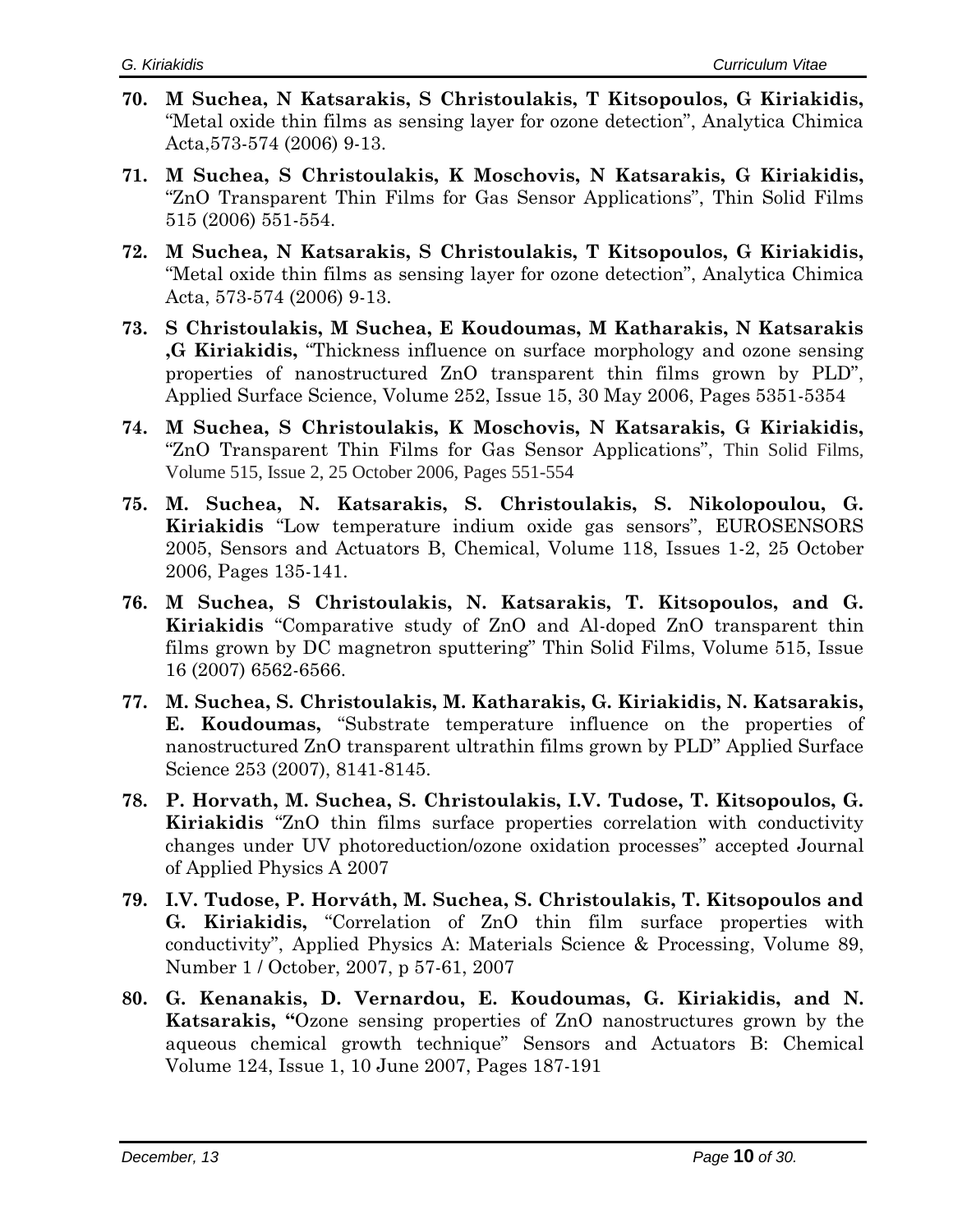- **81. M. Suchea, S. Christoulakis, I.V. Tudose, D. Vernardou, M.I. Lygeraki, S.H. Anastasiadis, T. Kitsopoulos and G. Kiriakidis, "Pure and Nb<sub>2</sub>O<sub>5</sub>**doped  $TiO<sub>2</sub>$  amorphous thin films grown by dc magnetron sputtering at room temperature: Surface and photo-induced hydrophilic conversion studies", Materials Science and Engineering: B, 144 (2007) p 54-59.
- **82. [Kiriakidis](http://www.scopus.com/scopus/search/submit/author.url?author=Kiriakidis%2c+G.&authorId=8066811200&origin=recordpage) G., [Suchea M.,](http://www.scopus.com/scopus/search/submit/author.url?author=Suchea%2c+M.&authorId=9279148000&origin=recordpage) [Christoulakis](http://www.scopus.com/scopus/search/submit/author.url?author=Christoulakis%2c+S.&authorId=9248896500&origin=recordpage) S., [Horvath P.,](http://www.scopus.com/scopus/search/submit/author.url?author=Horvath%2c+P.&authorId=21834430800&origin=recordpage) [Kitsopoulos](http://www.scopus.com/scopus/search/submit/author.url?author=Kitsopoulos%2c+T.&authorId=16241717200&origin=recordpage) T., [StoemenosJ.](http://www.scopus.com/scopus/search/submit/author.url?author=Stoemenos%2c+J.&authorId=21835094500&origin=recordpage) "**Structural characterization of ZnO thin films deposited by dc magnetron sputtering" Thin Solid Films, Volume 515, Issue 24 SPEC. ISS., 15 October 2007, Pages 8577-8581, 2007
- **83. G. Kiriakidis, J. Kortidis, K. Moschovis, and D. Dovinos** "On the Road to Inexpensive, sub-ppb, Room temperature Ozone Detection", AECCS 2007, Singapore, Dec 2-5, 2007 . Sensor Letters, Vol.6, N0 6, p812–816, 2008
- 84. S. Logothetidis a, A. Laskarakis a,\*, S. Kassavetis a,S. Lousinian a, C. **Gravalidis a, G. Kiriakidis** "Optical and structural properties of ZnO for transparent electronics" Thin Solid Films, 516 (2008) 1345-49.
- **85. D. Vernardou, G. Kenanakis, K. Vlachou, E. Koudoumas, G. Kiriakidis, A. Vairis and N. Katsarakis,** "Influence of Solution Concentration and Temperature on the Aqueous Chemical Growth of Zinc Oxide Structures", Phys. Stat. Sol. (c) 5, No 10, 3348-3352, 2008 / DOI 10.1002/pssc.200778879.
- **86. P. Horvath, S. B. Sadale, M. Suchea, S. Christoulakis, R. Voicu, C. Tibeica, I. Bineva, R. Muller, T. Kitsopoulos, and G. Kiriakidis**, "ZnO Thin Films for Cantilever Coatings: Structural and Mechanical Properties, Observations of Photoplastic Effect" Sensor Letters, Vol.6, 1–6, 2008.
- **87. P. Horvath, G. Kiriakidis, M. Suchea , S. Christoulakis, S. Kassavetis, S. Logothetidis** Surface Characteristics and Tribology study of Metal Oxide Thin Films, Tribology V2, No4, (2008), 225-231
- **88. I. Kortidis, K. Moschovis, F. A. Mahmoud, G. Kiriakidis**, "Structural Analysis of Aerosol Spray Pyrolysis ZnO Films Exhibiting Ultra Low Ozone Detection Limits at Room Temperature", Thin Solid Films, [Volume 518, Issue 4,](http://www.sciencedirect.com/science?_ob=PublicationURL&_tockey=%23TOC%235548%232009%23994819995%231564100%23FLA%23&_cdi=5548&_pubType=J&view=c&_auth=y&_acct=C000059647&_version=1&_urlVersion=0&_userid=577928&md5=65702bf7538a423dbb597e075757db4f) (2009), p 1208-1213; <u>DOI: 10.1016/j.tsf.2009.08.018.</u>
- **89. I. Fasaki, M. Suchea, G. Mousdis, G. Kiriakidis, M. Kompitsas** , "The effect of Au and Pt nanoclusters on the structural and hydrogen sensing properties of SnO2 thin films", Thin Solid Films, Volume: 518 Issue: 4 Pages: 1109-1113, (2009), DOI:10.1016/j.tsf.2009.07.192
- **90. E. Budianu, R. Muller, M. Purica, L. Eftime, R. Skarvelakis, G. Kiriakidis**, *"*Optical sensor with transparent conductive oxides electrodes for microposition detection applications", Thin Solid Films Volume: 518 Issue: 4 Pages: 1057-1059, 2009, <u>DOI:10.1016/j.tsf.2009.06.055.</u>
- **91. [G. Kiriakidis,](http://www.inderscience.com/search/index.php?action=basic&wf=author&year1=1995&year2=2007&o=2&q=G.%20Kiriakidis) [M. Suchea,](http://www.inderscience.com/search/index.php?action=basic&wf=author&year1=1995&year2=2007&o=2&q=%20M.%20Suchea) [S. Christoulakis,](http://www.inderscience.com/search/index.php?action=basic&wf=author&year1=1995&year2=2007&o=2&q=%20S.%20Christoulakis) [K. Moschovis,](http://www.inderscience.com/search/index.php?action=basic&wf=author&year1=1995&year2=2007&o=2&q=%20K.%20Moschovis) [T. Kitsopoulos,](http://www.inderscience.com/search/index.php?action=basic&wf=author&year1=1995&year2=2007&o=2&q=%20T.%20Kitsopoulos) [J. Stoemenos](http://www.inderscience.com/search/index.php?action=basic&wf=author&year1=1995&year2=2007&o=2&q=%20J.%20Stoemenos), "**Nano-structural and surface characteristics of nonstoichiometric In2O3−x thin films", [International Journal of Nanotechnology](http://www.inderscience.com/browse/index.php?journalID=54&year=2009&vol=6&issue=1/2)  2009 - [Vol. 6, No.1/2 pp.](http://www.inderscience.com/browse/index.php?journalID=54&year=2009&vol=6&issue=1/2) 208 - 218, 2009, DOI: 10.1504/IJNT.2009.021717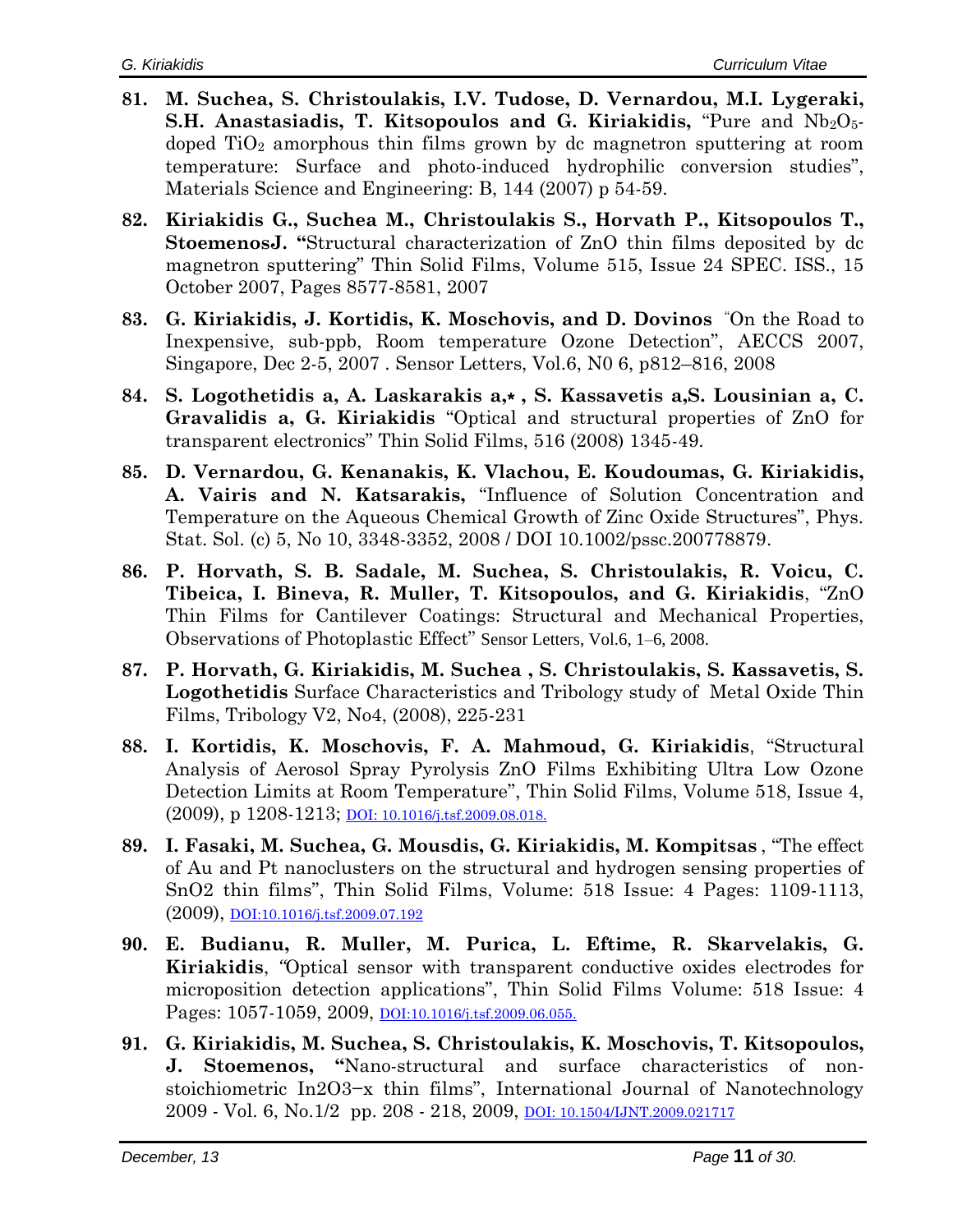- **92. F. A. Mahmoud and G. Kiriakidis,** "Nanocrystalline ZnO Thin Film For Gas Sensor Application" Journal of Ovonic Research Vol.5, No.1,( 2009), p.15 – 20
- **93. G. Kiriakidis, K. Moschovis, I. Kortidis, R. Skarvelakis**, " Highly sensitive InOx Ozone Sensing Films on Flexible Substrates", Journal of Sensors, V 2009, DOI: 10.1155/2009/727893
- **94. K A Sierros, D A Banerjee, N J Morris, D R Cairns, I Kortidis, G Kiriakidis**, "Mechanical properties of ZnO thin films deposited on polyester substrates used in flexible device applications",Thin Solid Films 519 (2010) 325– 330, DOI 2010, 10.1016/j.tsf.2010.07.081
- **95. C. Cacho, O. Geiss, J. Barrero-Moreno, V.D. Binas, G. Kiriakidis, L. Botalico , D. Kotzias** "Studies on photo-induced NO removal by Mn-doped TiO2 under indoor-like illumination conditions" Journal of Photochemistry and Photobiology A: Chemistry 222 (2011) 304– 306
- **96. K. Sieradzka, D. Wojcieszak, D. Kaczmarek, J. Domaradzki, G. Kiriakidis, E. Aperathitis, V. Kambilafka, F. Placido, S.G Song**, "Structural and optical properties of vanadium oxides prepared by microwaveassisted reactive magnetron sputtering" Journal of Optica Applicata, V41 Issue: 2 (2011) p: 463-469
- **97. V.C. Papadimitriou, V.G. Stefanopoulos, M. N. Romanias, P. Papagiannakopoulos, K. Sambani, V. Tudose, G. Kiriakidis,**

"Determination of photo-catalytic activity of un-doped and Mn-doped TiO2anatase powders on acetaldehyde under UV and visible light", Thin Solid Films, 520 (2011) 1195–1201, <http://dx.doi.org/10.1016/j.tsf.2011.07.073>

- **98. F. A. Mahmoud, I. Kortidis, and G. Kiriakidis** "Effect of Gold Doping on the Structural, Electrical and Volatile Sensitivity of Spray Pyrolysis ZnO Thin Films" Sensor Lett. 9, 1712-1717 (2011)
- **99. G. Kiriakidis, K. Moschovis, I. Kortidis, V. Binas** "Ultra-Low Gas Sensing utilizing Metal Oxide Thin Films" Vacuum 86 (2012) 495-506, DOI:10.1016/j.vacuum.2011.10.013
- **100. V.D. Binas, K. Sambani, T. Maggos, A. Katsanaki, G. Kiriakidis,**  "Synthesis and photocatalytic activity of Mn–doped TiO2nanostructured powders under UV and Visible light", Applied Catalysis B: Environmental 113– 114 (2012) 79– 86, [doi:10.1016/j.apcatb.2011.11.021](http://dx.doi.org/10.1016/j.apcatb.2011.11.021)
- **101. A. Bagheri khatibani , A. Abdolahzadeh Ziabari,S. M. Rozati, Z. Bargbidi, G. Kiriakidis**, "Characterization and gas-sensing performance of spray pyrolysed In2O3 thin films: substrate temperature effect" Transactions on Electrical and Electronic Materials Vol. 13, No. 3, pp.111-115, , 2012, [http://dx.doi.org/10.4313/TEEM.2012.13.3.](http://dx.doi.org/10.4313/TEEM.2012.13.3)
- **102. [A. Abdolahzadeh Ziabari,](http://www.sciencedirect.com/science/article/pii/S0257897212009371?v=s5) F.E. Ghodsi, [G. Kiriakidis,](http://www.sciencedirect.com/science/article/pii/S0257897212009371?v=s5)** "Correlation between morphology and electro-optical properties of nanostructured CdO thin films: Influence of Al doping" [Surface and Coatings Technology,](http://www.sciencedirect.com/science/journal/02578972) Surface & Coatings Technology 213 (2012) 15–20, http://dx.doi.org/10.1016/j.surfcoat.2012.10.003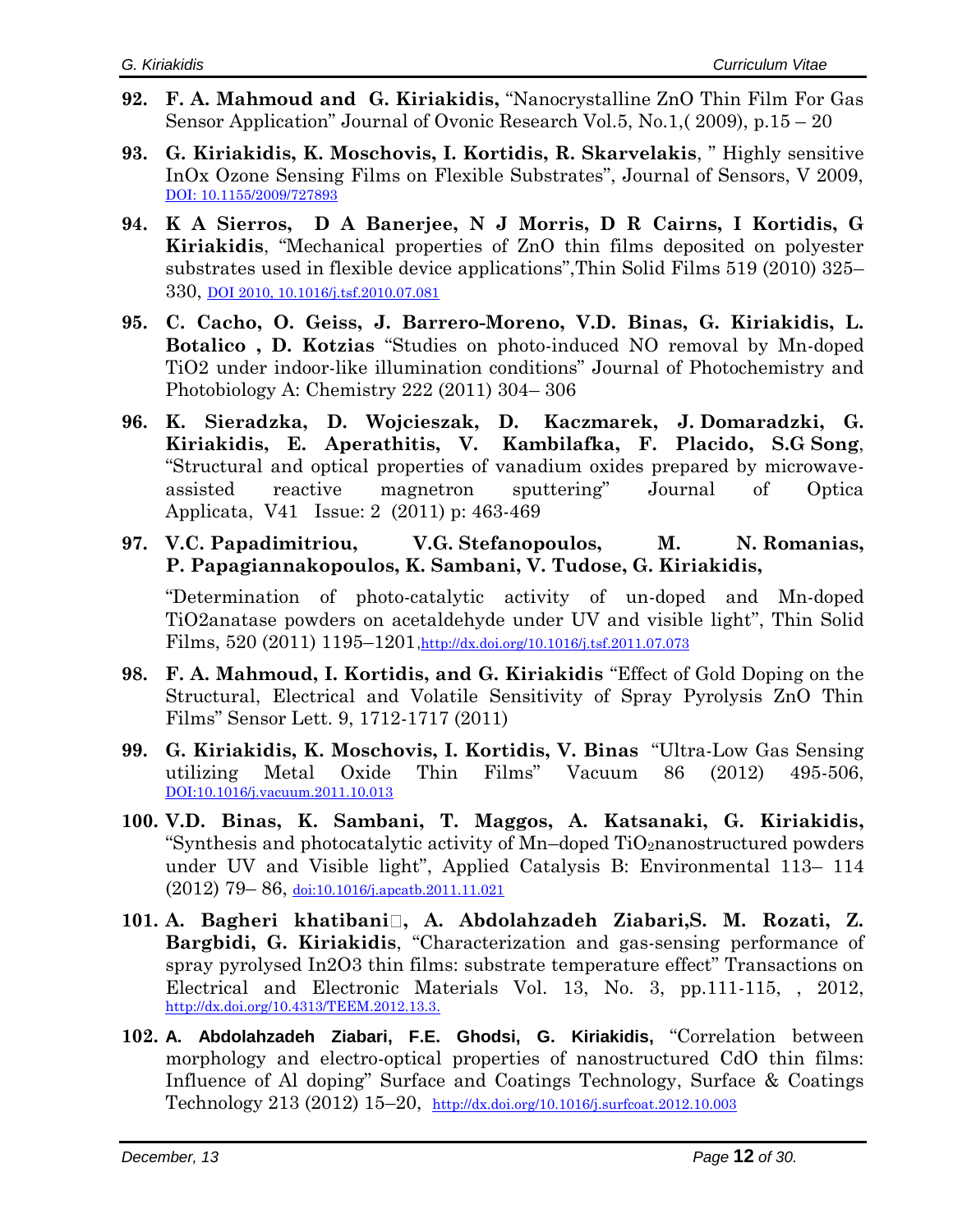- **103. Th. Maggos, A. Katsanaki, V. D. Binas, G. Kiriakidis,** "The effect of supporting materials on the photocatalytic activity of Mn–doped TiO2 nanostructured powders incorporated into a cementitious paint matrix" Submitted to Elsevier Journal, Building and Environment, October, 2012
- **104. D.E. Motaung, G.H. Mhlongo, I. Kortidis, S.S. Nkosi , G.F. Malgas, B.W Mwakikunga, S.Sinha Ray, G. Kiriakidis, "**Structural and optical properties of ZnO nanostructures grown by aerosol spray pyrolysis: Candidates for room temperature methane and hydrogen gas sensing" Applied Surface Science, in press, 2013, DOI information:10.1016/j.apsusc.2013.04.056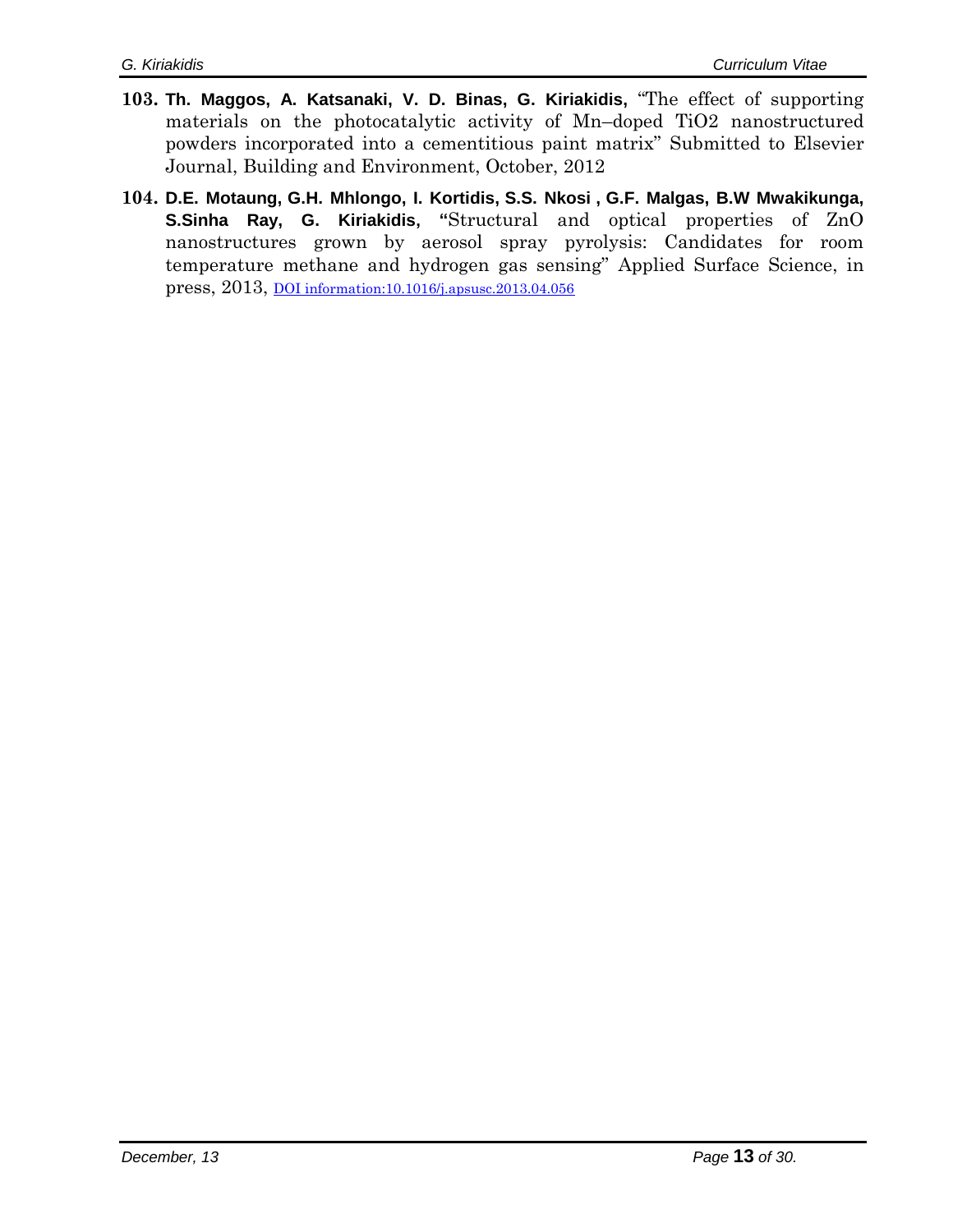# **SUPERVISION of Academic THESIS and Projects**

### **PhD Thesis (University of Crete)**

| Ch Xirouhaki                       | 1994-1998 |
|------------------------------------|-----------|
| K. Moschovis /part-time            | 2005-     |
| M. Suchea                          | 2005-2009 |
| • Ch. Koliakoudakis                | 2006-2011 |
| • Z. Viskadourakis, Materials Dpt. | 2006-2009 |
| E. Gagaoudakis                     | 2012-     |
| D. Louloudakis                     | 2012-     |
| • D. Papadaki                      | 2013-     |

#### **MSc Thesis**

|           | <b>D.Skarlatos</b>   | 1992-1993 |
|-----------|----------------------|-----------|
| $\bullet$ | E.Gagaoudakis        | 1999-2000 |
| $\bullet$ | E. Natsakou          | 2000-2001 |
|           | M.Suchea             | 2002-2004 |
|           | I. Kortidis          | 2007-2009 |
|           | K. Sambani           | 2009-2010 |
|           | $\bullet$ J. Fraggos | 2011-2012 |
|           | Ch. Zervos           | 2011-2012 |
|           | • J. Michael         | 2011-2012 |
|           | A. Michos            | 2012-     |

## **Final Year Project Thesis**

| • $Ch.Berge$ (Fr)   | 1990 |
|---------------------|------|
| $\bullet$ A.Gerouki | 1990 |
| E.Kariniotaki       | 1994 |
| • G.Vasiliou        | 1995 |
| • S.Nikolaki        | 1996 |
| A.Dimitriadou       | 1997 |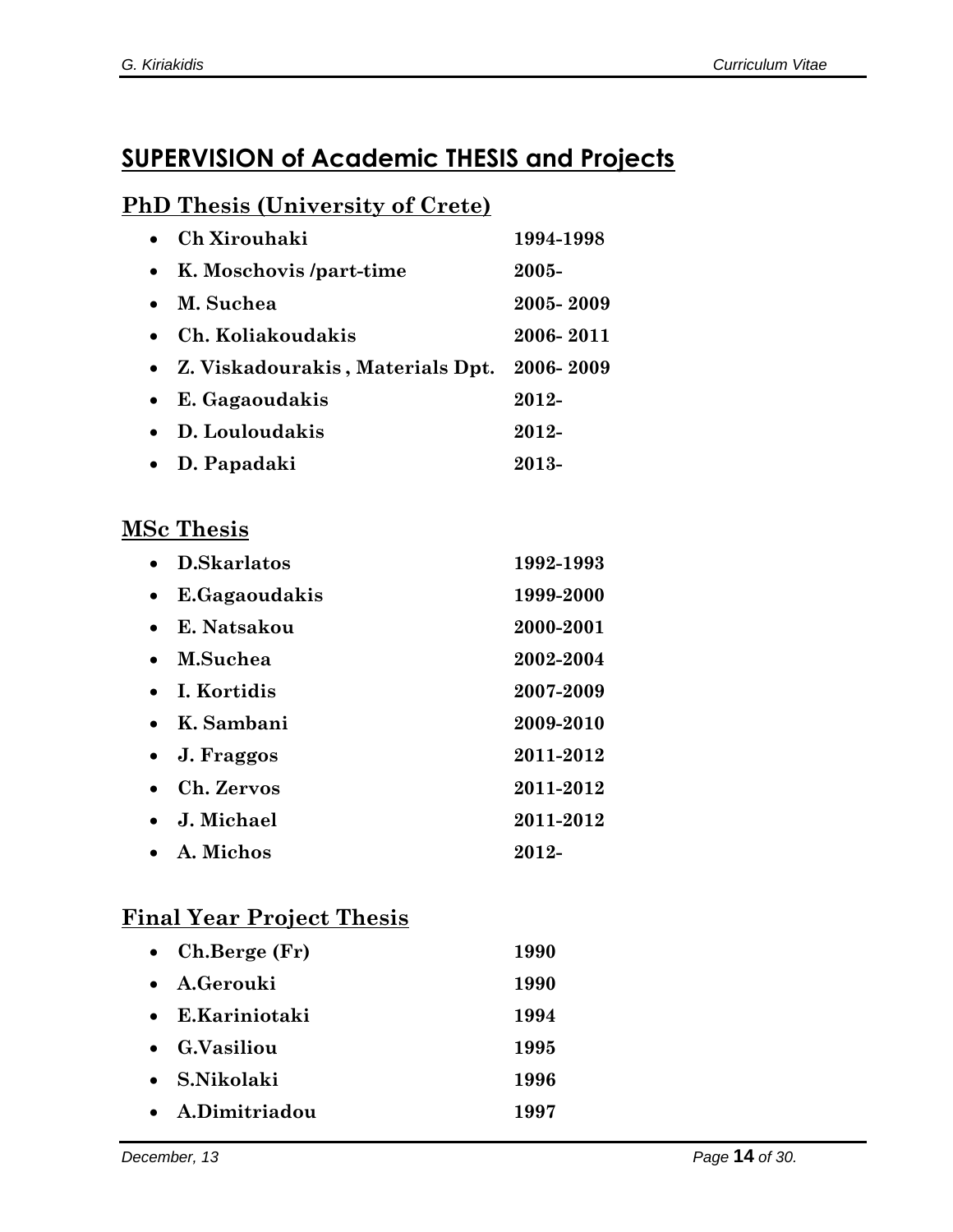| $\bullet$ | E.Gagaoudakis       | 1998 |
|-----------|---------------------|------|
|           | E. Chourdakis       | 2000 |
|           | M. Nikolopoulou     | 2004 |
|           | $\bullet$ A. Michos | 2009 |
|           | • Ch. Orfanou       | 2010 |
|           | • A. Anastasiadou   | 2010 |
|           | • I. Pateraki       | 2011 |
|           | • Ch. Karperakis    | 2012 |
|           | • A. Leontaraki     | 2012 |
|           | • A. Zachopoulos    | 2012 |
|           | • A. Sfakianaki     | 2013 |

#### **International Internships**

- **Karolina Sieradzka, Wroclaw Univ. of Tech. , Poland, Summer 2010**
- **Marcin Lapinski, Wroclaw Univ. of Tech., Poland, Summer 2010**
- **Celine Mayousse, INP-ENSIACET, Toulouse, France, Summer 2010**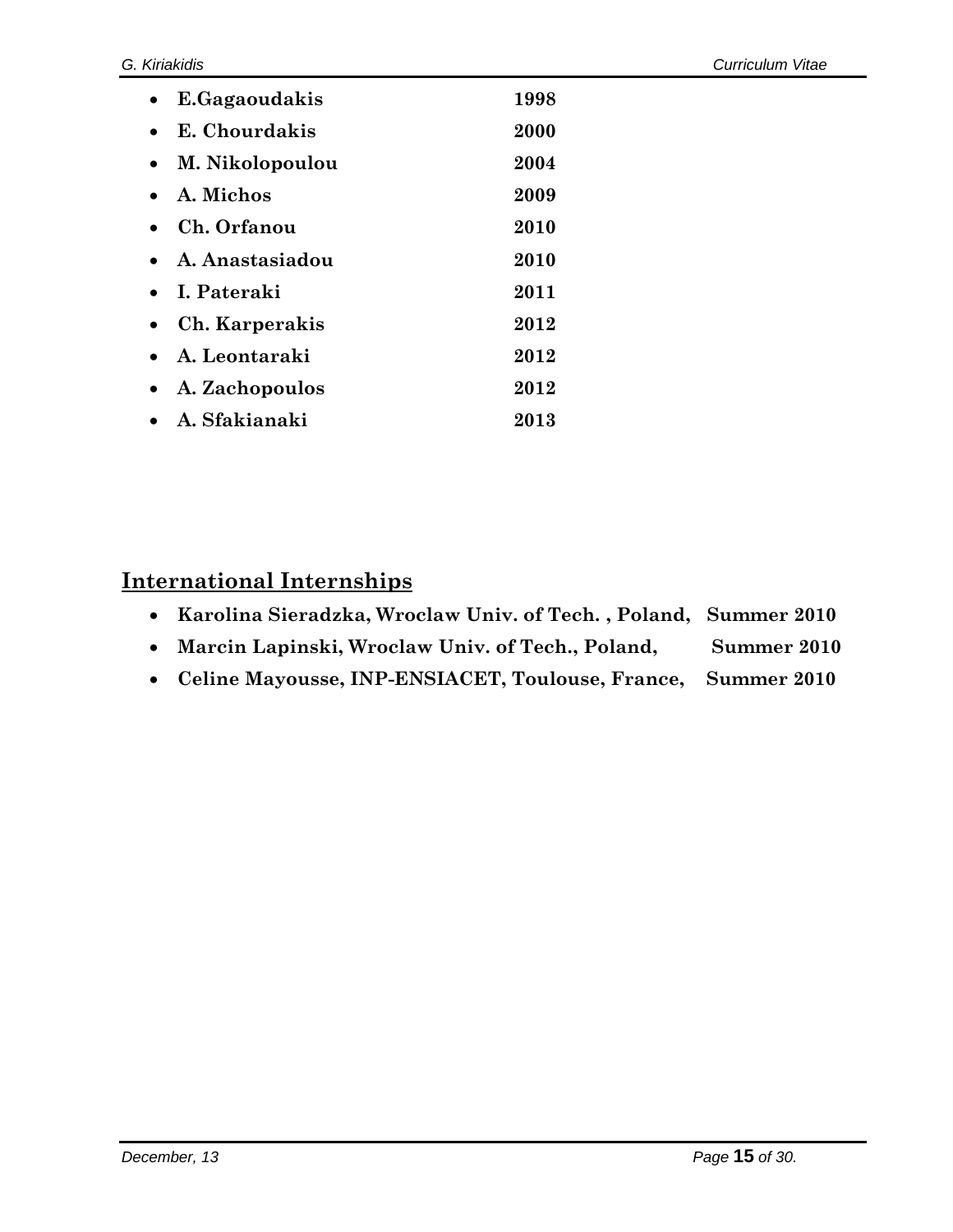## **External Thesis evaluator-Examiner / Committee member**

|           | • Dr. A. Gurlo, Habilitation Thesis/ Darmstadt Univ. Germany           | 2009 |
|-----------|------------------------------------------------------------------------|------|
|           | • K. Mitsakakis, PhD Thesis/ Biology Dpt. Uviv. of Crete               | 2009 |
|           | • S. Parthiban, PhD Thesis, India                                      | 2010 |
| $\bullet$ | Naeem Shahzad, Institute of Envir. Sciences and Eng.                   |      |
|           | (IESE), NUST, Pakistan                                                 | 2012 |
|           | • M. Joseph Sitholi, PhD Thesis, Univ. of Western Cape, S. Africa 2012 |      |
|           | • P. P. Sahay, PhD Thesis, Motilal Nehru NIT, Allahabad, India         | 2013 |
|           | • Ger Hickey, PhD Thesis, Univ. of Limerick, Ireland                   | 2013 |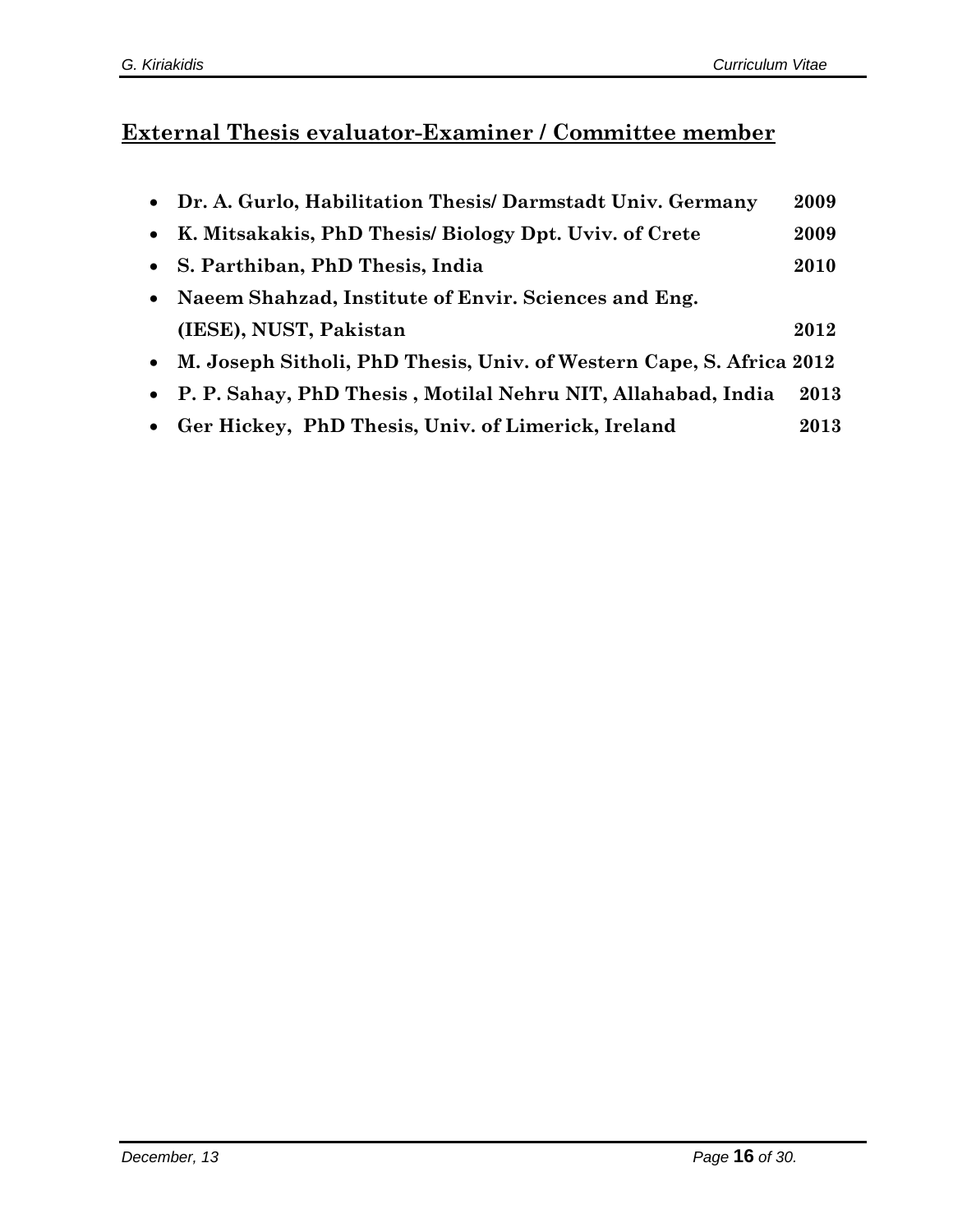## **SCIENTIFIC Book Chapter**

**1. E. Chatzitheodoridis, G. Kiriakidis, I. Lyon**, (2002), "Chapter 13: Secondary ion mass spectrometry and its application to thin film characterisation", in Handbook of Thin Film Materials, volume 2: Characterisation and Spectroscopy of Thin Films, H.S. Nalwa (editor), pp. 637-683. Academic Press 2002.

## **SCIENTIFIC Book Edition**

- **1. G. Carter, J. Whitton and G. Kiriakidis ,** Editors, NATO / ASI , "Erosion and Growth of Solids Stimulated by Atom and Ion Beams", Martinus Nijhoff, Series E. Applied Sciences , No 112, 1986.
- **2. G.Kiriakidis, Editor, Guest Editors: M. I. Baraton and S. Mao** (2007) Proceedings of TCO2006 Crete Greece, [Applied Physics A: Materials Science &](http://www.springerlink.com/content/100501/)  [Processing,](http://www.springerlink.com/content/100501/) [Volume 89, Number 1 / October, 2007.](http://www.springerlink.com/content/x92g549r0w5h/)
- **3. G. Kiriakidis, Editor, Guest Editors: M. I. Baraton and S. Mao** (2007) Proceedings of TCO2006 Crete Greece, Thin Solid Films, Vol. 515 No 24 , October 2007.
- **4. G. Kiriakidis, Editor, Guest Editors: E. Fortunato, L. Vayssieres, S.Y. Lee and C. Bright** (2009), Thin Solid Films, Vol. 518 No 4 , December 2009. Proceedings of TCO2008 Crete Greece
- 5. **G. Kiriakidis, Guest Editor:** VACUUM Vol 86, Special Issue 5 SENSORS, January 2012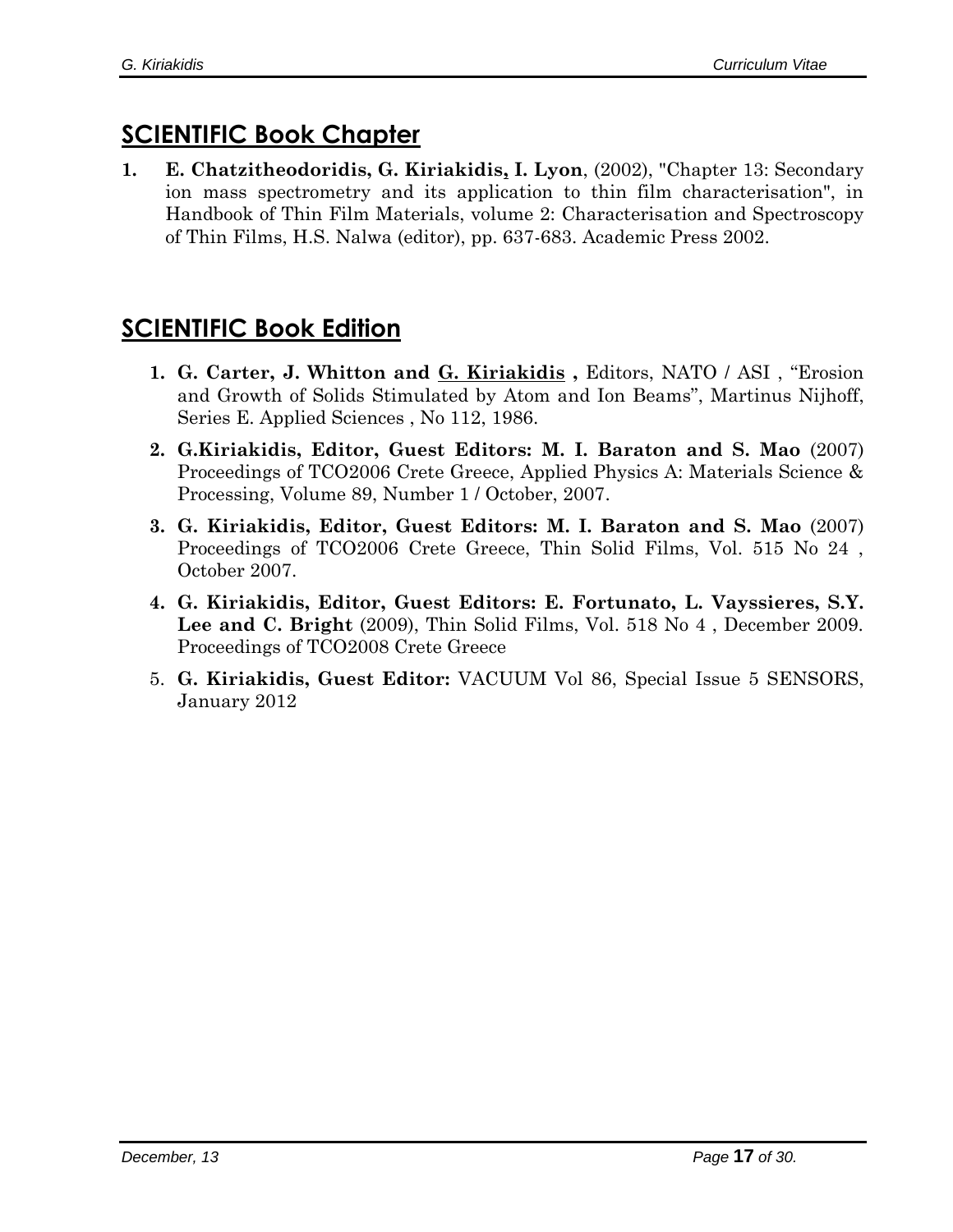## **CONFERENCES Organization**

- 1. NATO / ASI , "Erosion and Growth of Solids Stimulated by Atom and Ion Beams", Agia Pellagia, Crete, 1986. Co-Chair
- 2. ECNM Workshop on "Dielectric properties of Nanomaterials", ENEA, Frascati, Italy, 22-23 Oct. 1999.
- 3. COST 268, Workshop on "Optical and mm-wave Photonic Band-gap Applications", Forth, Crete, GR. 18-19 Oct.,1999.
- 4. 1st Int.Conference on "Nanomaterials and Nanotechnologies-NN2003" Crete, Aug.30- Sept.6, 2003. Member of the Organization Committee.
- 5. Environmental monitoring: Gas sensor materials and devices ,8th WSEAS International Conference Vouliagmeni, Athens, Greece, July 12-15, 2004.
- 6. 2nd Intern. Conference on Nanomaterials and Nanotechnologies (NN2005), Crete, June 2005. Member of the Organization Committee.
- 7. 4th EUROPEAN SHORT COURSE OF THE NOSE II NETWORK "Fundamentals of sensor system technology" Analipsi, Crete ,Greece, .9th – 14th October 2005, co-organizer
- 8. 1st Int. Symposium on Transparent Conducting Oxides IS-TCO2006, Crete 23-25 October 2006. Chairperson / Organizer.
- 9. E-MRS 2007 Spring Meeting, Symposium I "Advances in Transparent Electronics: from materials to devices II", Symposium co-Organizer.
- 10.3rd Int. Conf. "Micro & Nano 2007" on Microelectronics, Microsystems and Nanotechnology, NCSR Demokritos, 18-21 Nov. 2007. Member of the Organization Committee.
- 11.E-MRS 2008 Fall meeting Symposium E, co-organizer
- 12.REM 2 Sept 2008, co-organizer
- 13.XXI Pan. Conf. on Solid State Physics, Sept 2008, co-organizer
- 14.2nd Int. Symposium on Transparent Conducting Oxides IS-TCO2008, Crete 22-26, October 2008. Chair / Organizer
- 15. ICO-Photonics-Delphi 2009, Member of the International Scientific committee
- 16.3rd Int. Symposium on Transparent Conducting Materials IS-TCM2010, Crete 17- 21, October 2010. Chair / Organizer
- 17.E-MRS Fall meeting Symposium I, Warsaw September 2011. Chair/Organizer
- 18.4th Int. Symposium on Transparent Conducting Materials IS-TCM2012, Crete 21- 25, October 2012. Chair / Organizer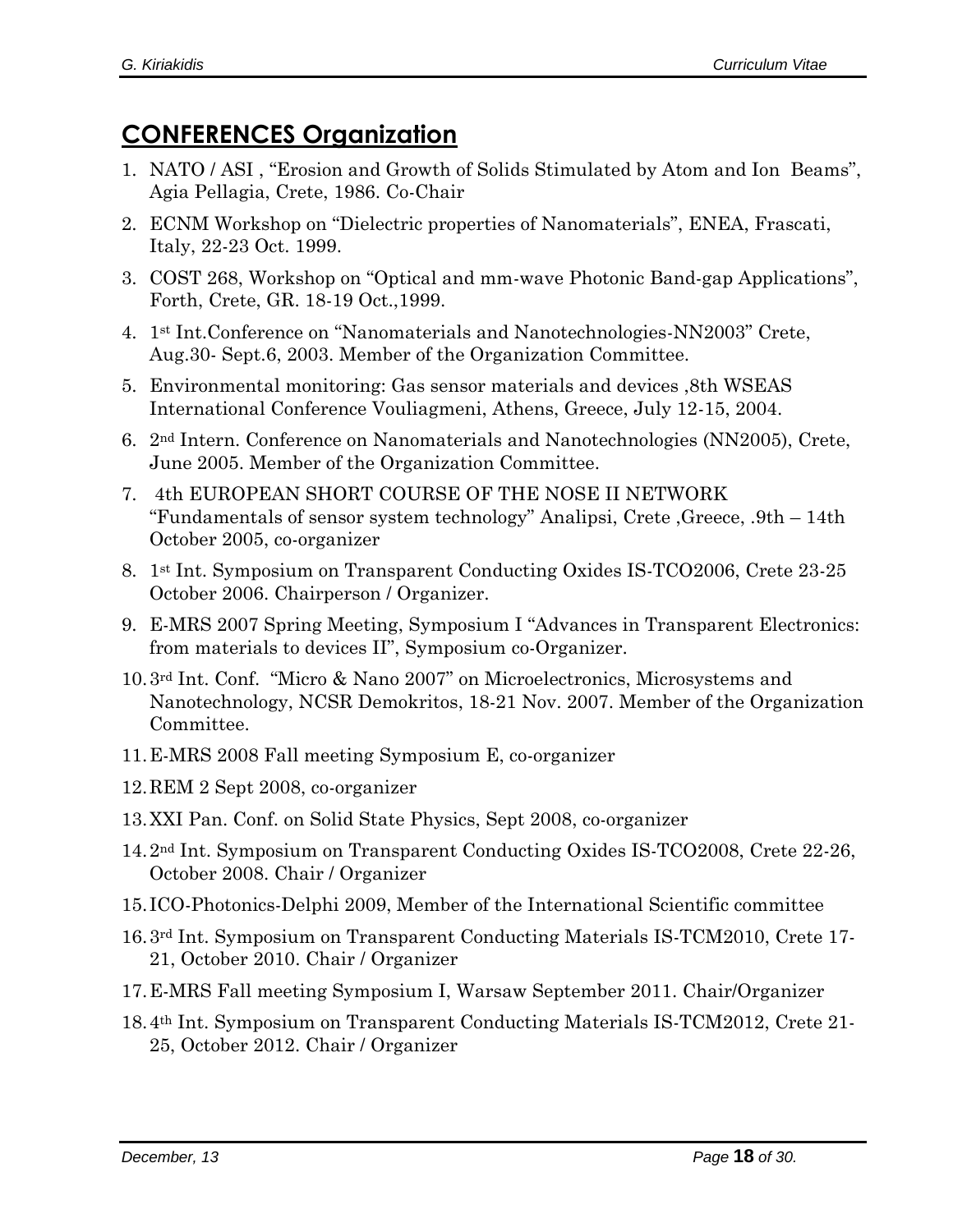### **SCIENTIFIC in International/National Conferences**

- **1. J.S. Colligon, G. Kiriakidis, C. Christodoulides,** "Interesting Features revealed during SIMS and RBS Analysis of Implanted Samples". **Invited paper**, *5th National Conference of the USSR on "Interactions of Atomic Particles with Solids"*, Minsk, USSR, Sept. 1978. Published to the Proceedings of the above conference, Vol. III.
- **2. G.W. Lewis, G. Kiriakidis, G. Carter, M.J. Nobes,** "Ion Bombardment Induced Surface Topography Modification of Clear and Contamined Single Crystal Cu and Si", *"Int. Conf. on Quantative Surface Analysis"*, held at the National Physics Laboratory, Teddington, UK, 24-25 Nov., 1981.
- **3. G. Carter, M.J. Nobes, G.W. Lewis, J.L. Whitton, G. Kiriakidis,** "The Effect of Ion Species on Morphological Structure Development of Bombared (11 3 1) Single Crystal Cu". *"Low Energy Ion Beams" (LEIB-3) Inter. Conf*. at Loughborough, UK 28-31 March 1983.
- **4. G.Kiriakidis, J.L. Whitton, G. Carter, M.J. Nobes, G.W. Lewis,** "Surface Topographical Changes on (11 3 1) Copper Surfaces Bombarded With 40 keV N+, Ne+, Ar+, Cu+, Kr<sup>+</sup> and Ke<sup>+</sup> Ions". *"Surface Engineering" ASI at Les Arcs*, France, 3-15 July, 1983. Martinus Nijhoff (1986) SERIES E: Applied Sciences No. 112.
- **5. J.L. Whitton, G. Kiriakidis, G. Carter, M.J. Nobes, G.W. Lewis,** "The Development of Sputter-induced Pits and Pyramids on Ion Bombarded (11 3 1) Surfaces of Face Centred Cubic Metal Single Crystals". *10th Inter. Conference on "Atomic Collisions in Solids"*, Bad-Iburg, F.R. Germany , July 18-22, 1983.
- **6. S. Kostic, G. Kiriakidis, M.J. Nobes and G. Carter,** "The Influence of Incidence Angle on Damage Production in In+ Ion Implanted Si". *ASI on "Erosion and Growth of Solids Stimulated by Atom and Ion Beams"*, Crete, Sept. 1985, Martinus Nijhoff, Series E. Applied Sciences, No.112 pp. 423-430 (1986), edited by G. Kiriakidis, G. Carter and J. Whitton.
- **7. A. Christou, T. Efthimiopoulos, G. Kiriakidis and C. Varmazis,** "Epitaxial Regrowth of Amorphous GaAs (100) Si induced by Excimer Laser Annealing". *Mat. Res. Soc. Symp. Proc*. p. 187, Vol 53, 1986.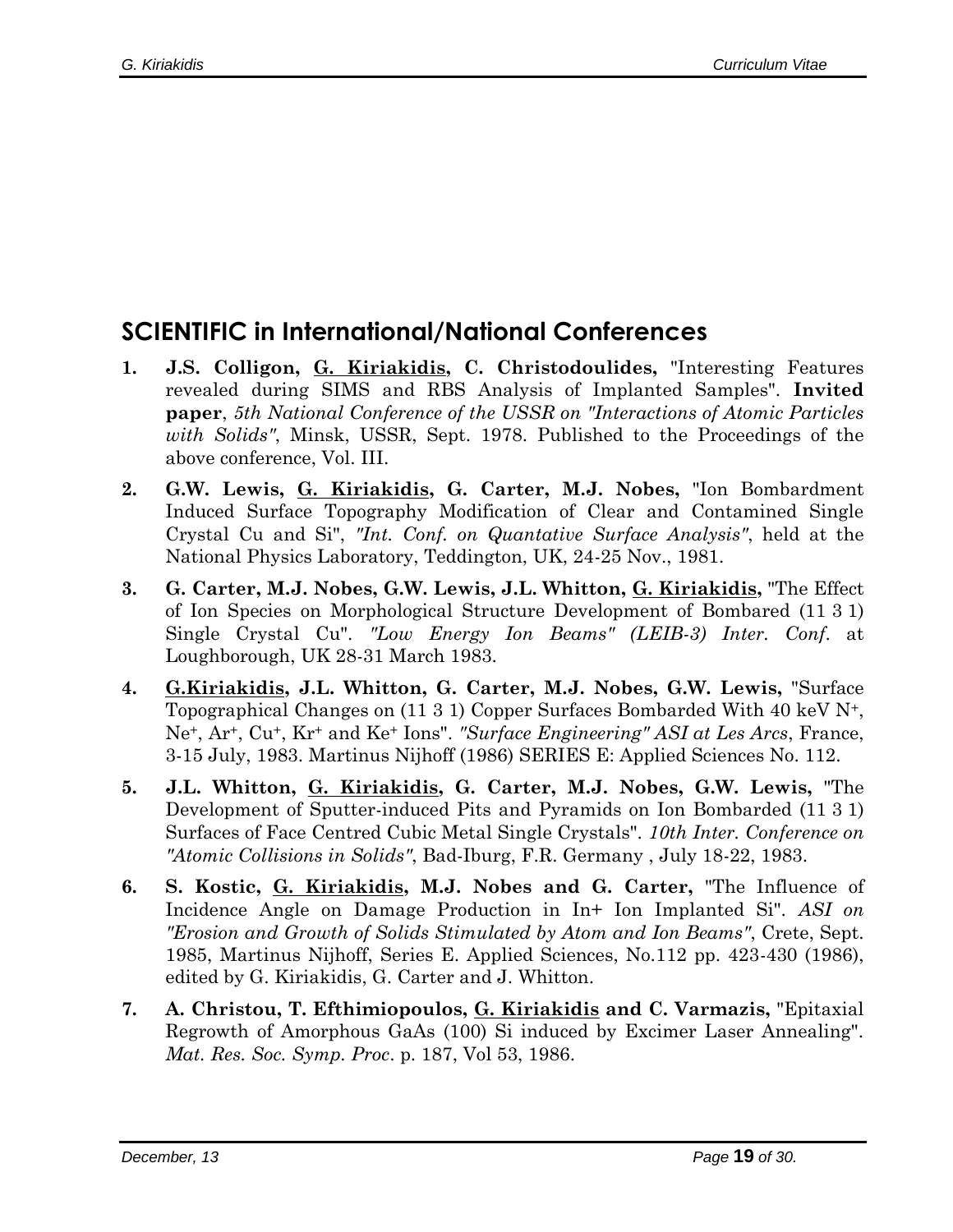- **8. A. Christou, T. Efthimiopoulos, C. Varmazis, G. Kiriakidis and C. Fotakis,** "Ohmic Contacts to GaAs Modulation Doped FETS formed by Excimer Laser Annealing". *Mat Res. Soc. Symp. Proc*. Vol. 54 (1986).
- **9. D. Girginoudi, N. Georgoulas, A. Thanailakis, A.D. Zdetsis, G. Kiriakidis and A. Christou,** "Electronic Properties of sputtered a-Si1-xSnx:H alloys and comparison with electronic structure calculations" *Mat. Res. Soc. Symp. Proc*. Vol. 118, p703-708 ,(1988).
- **10. G. Kiriakidis and S. Logothetidis,** "On the Formation and Characterization of a-Si:H prepared by r.f. Magnetron Sputtering", *ASI on "Materials Modification by High-Fluence Ion Beams"* Portugal, Aug. 1987. Series E. Vol. 155 p.93. Edit. R. Kelly and M. Fernanda da Silva (1988).
- **11. Y.J. Huang, D.E. Ioannou, Z. Hatzopoulos, G. Kiriakidis, A. Christou and N.A. Papanicolaou,** "Deep Levels in GaAs-AlGaAs Superlattice Structures "14th Int. Symp. on GaAs and Related Compounds, Crete, Sept. 1987. *Published by the IOP*, Vol. 91, Chapter 8, p. 541 Ed. A. Christou, H.S. Rupprecht (1988).
- **12. G. Pananakakis, N.C. Bacalis, P. Panayotatos, G. Kiriakidis and A. Christou,** "Electrical Characterization of Gold-Tantalum GaAs Schottky Diodes using I-V and DLTS Measurements""14th Int. Symp. on GaAs and Related Compounds". Crete, Sept. 1987,. *Published by IOP*, Vol. 91, Chapter 8, p. 825, Ed. A. Christou and H.S. Rupprecht (1988).
- **13. G. Papaioannou, G. Kiriakidis, W. Tseng and A. Christou,** "Negative Photoconductivity in HEMTS with Superlattice Buffer Layers and its Relationship to Substrate Defects*". 5th Conf. on Semi-Insulating III-V Materials*, Malmo, Sweden, June 1-3, 1988 .
- **14. A. Patentalaki, M. Androulidaki and G. Kiriakidis,** "Compositional and Structural Analysis and RF Sputtered Hydrogenated Amorphous Si1-xGex Alloys". NATO/ASI " *Plasma Surface Interaction*", Alicante, Spain, Sept. 4, 1988.
- **15. Z. Hatzopoulos, G. Kiriakidis, A. Georgakilas, N. Roditis and A. Christou,** "The Influence of Arsenic Flux in Defect Structure of MBE Deposited GaAs and Ga1-xAlxAs". *Mat. Res. Proc. Symp*. Vol. 126 (1988).
- **16. G. Papaioannou, G. Kiriakidis, A. Georgakilas and A. Christou,** "Comprehensive Investigation of Traps in GaAs/AlxGa1-xAs Heterostructures and Superlattices by DLTS". *Mat. Res. Soc.,Symp. Proc. 11*, Boston, Dec. 1988.
- **17. W.T. Anderson, A. Christou, C. Michelakis and G. Kiriakidis,** "Laser processed Silicides for GaAs HEMTs". *Mat. Res. Soc, Symp. Proc.12*, Boston, 1989.
- **18. J.M. Dumas, S. Mottet, A. Belhadj, A. Christou, P.Awdren, and G. Kiriakidis,** "An investigation into the parasitic effects affecting the operation of HEMT-based IC's", *Proc.19th European Solid State Device Research Conf. (ESSDERF'89)*, Berlin (G), Sept.1989, pp259-262.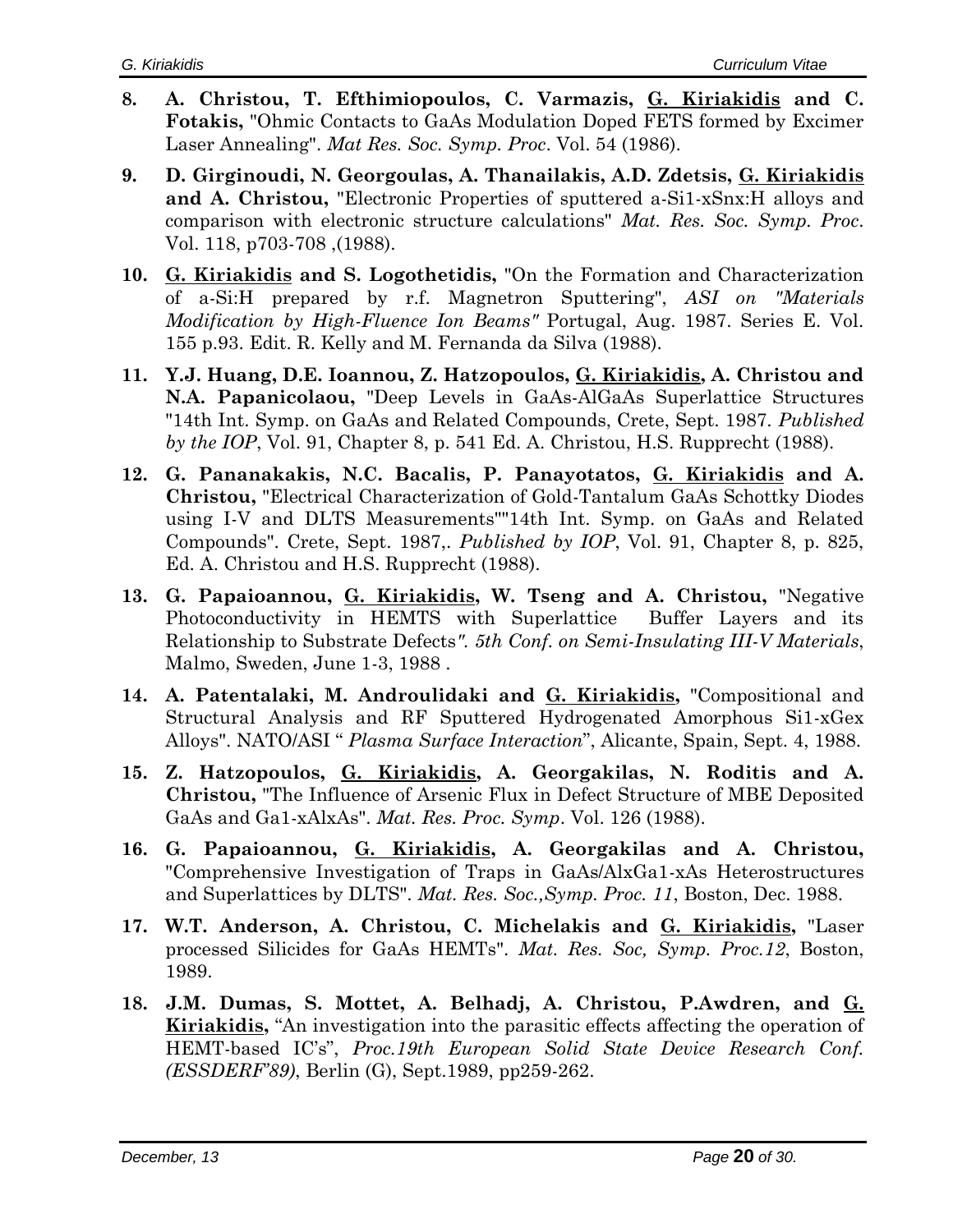- **19. G.J. Papaioannou, G. Kiriakidis, A. Georgakilas, and A. Christou., "**Study of Point Defects in HEMT Structures." *Proc.of the V Hellenic Conference on Solid State Physics*, Xanthi, Sept. 1989.
- **20. A. Christou, G. Kiriakidis, J.M. Dumas, J. Turner and D.V. Morgan**, "Effect of the ALE GaAs-AlAs Superlattice Donor Layer on Parallel Transport in HEMT Structures" *14th, WOCSDICE'90*, Cardiff (UK), May 1990.
- **21. J.M. Dumas, S. Mottet, A. Belhadj, D.J. Warner, H. Thomas and G. Kiriakidis,** "Back and Side Gating in MBE-grown FET's and HEMT's" , *14th European Workshop on Compound Semiconductor Devices and Integrated Circuits*, (WOCSDICE '90), Cardiff (UK), May 1990.
- **22. G. Kiriakidis, W.T. Anderson, Z. Hatzopoulos, C. Michelakis and D.V. Morgan,** "Metal Condact Degradation on III-V Compound Semiconductors", NATO ARW, Crete, June 1989. **(Invited talk)**. *NATO ASI series E : Applied Sciences*, Kluwer Publishers, Eds A. Christou, B.A. Unger, Vol. 175 (1990) 269- 289.
- **23. W.T. Anderson, A.R. Knudson, A. Menlenberg, H.L. Hung, J.A. Roussos and G. Kiriakidis,** "Heavy Ion Total Fluence Effects in GaAs Devices" 1990 *IEEE Nuclear and Space Radiation Effects Conf*. 17-20 July 1990 Reno , USA.
- **24. S. Logothetidis and G. Kiriakidis,** "Optimum growth conditions for rf magnetron sputtered a-Si:H and uc:Si:H films : electronic properties and microstructure*" 20th ICPS*, Thessaloniki, Greece, Aug. 1990.
- **25. G. Kiriakidis, G. Papaioannou, A. Georgakilas, A. Christou,** "Bulk and Interface traps in strained heteroepitaxial systems : Pseudomorphic InGaAs, InGaAs/Si, GaAs/Si". *14th European WOCSDICE '90*, Cardiff ,UK, May 1990.
- **26. G. Papaioannou, E. Roditi, C. Michelakis, E. Martin, Z. Hatzopoulos, M. Papastamatiou, G. Kiriakidis, G. Halkias, and A. Christou,**  "Pseudomorphic InGaAs HEMTs on GaAs Substrates with Undoped and Doped Channels". *5th Int. Conf. on Physics of Electro-optic Microstructures and Microdevices*. Crete, Greece, July 1990.
- **27. A. Christou, Z. Hatzopoulos, G. Kiriakidis and T. Dimoulas,** "Interfacial Rougness and Alloy Scattering in the InGaAs/InAlAs/InP Systems grown by ALE and LAMBE" *5th Int. Conf. on Superlattice and Microstructures*, Berlin GDR Aug.13, 1990.
- **28. A. Ginoudi. H. Paloura, G. Konstantinidis, G. Kiriakidis, J.P. Hirtz,** "Donor related deep traps in MOMBE GaInP/GaAS heterostructures : influence on the low temperature performance of HEMTs*" .Proc.4th Inter. Conf. On "InP and Related Materials"*, p.389, April 1992, Newport, USA.
- **29. A. Georgakilas, M. Lagadas, C. Michelakis, E. Roditi, G. Kiriakidis and A. Christou,** "Heteroepitaxial GaAs on Si with a Si Buffer Layer" *Proc.of the VII Hellenic Conference on Solid State Physics*, Crete, Sept. 1991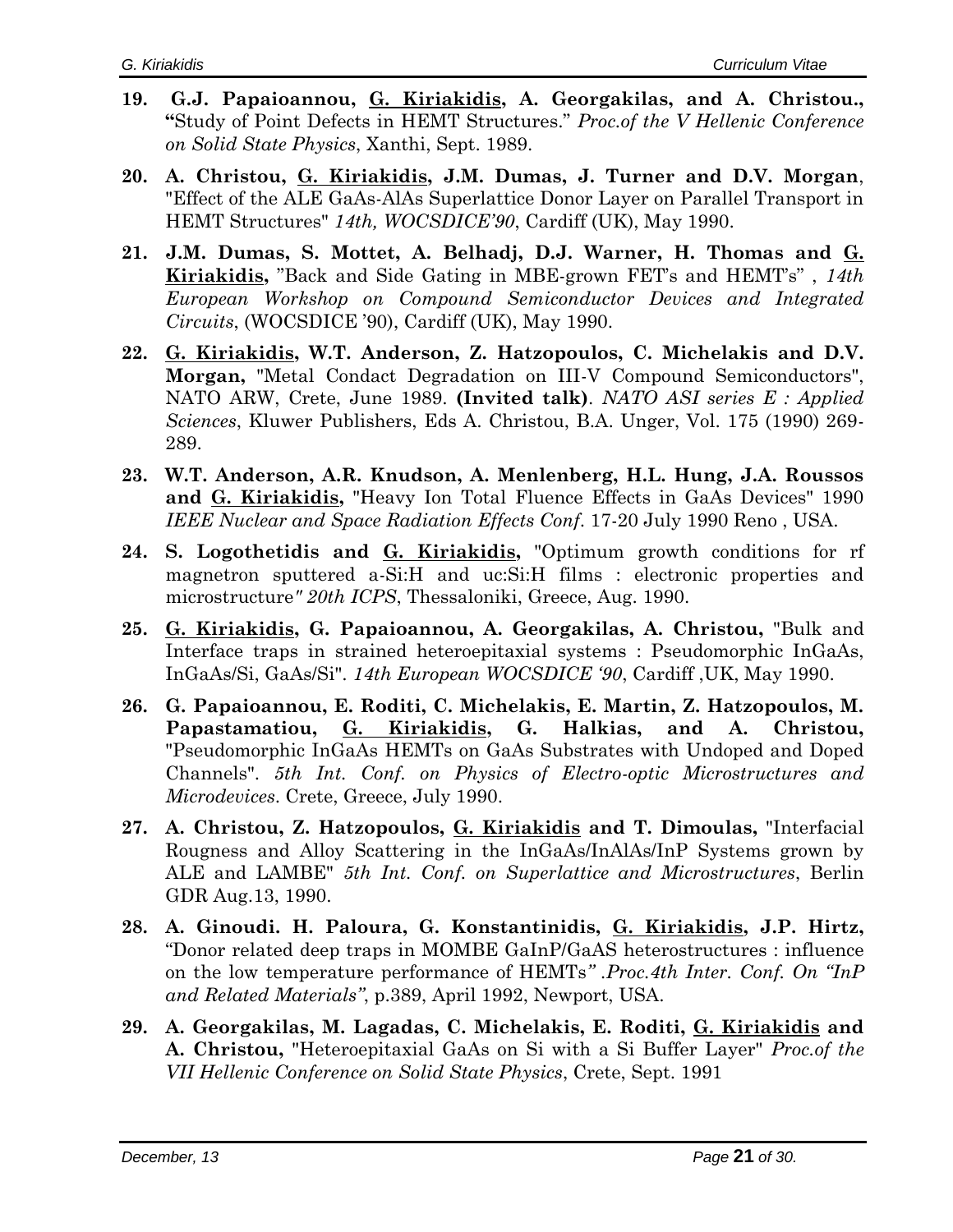- **30. A. Ginoudi, H. Paloura, G. Konstantinidis, G.Kiriakidis** "GaxIn1-xP/GaAs interface investigation by DLTS*". Proc.of the VII Hellenic Conference on Solid State Physics*, Crete, Sept. 1991
- **31. N. Fragis, G. Kiriakidis, A. Ginoudi,** "Short range ordering in In0.45Ga0.55P/GaAs structures grown by MOMBE". *Proc. of the VII Hellenic Conference on Solid State Physics*, Crete, Sept. 1991
- **32. A Ginoudi, H. Paloura, G. Kiriakidis,** "DLTS Analysis of GaxIn1-xP/GaAs Heterojunctions Grown by MOCVD" *Proc.of the VII Hellenic Conference on Solid State Physics*, Crete, Sept. 1991
- **33. G. Kiriakidis, A. Tsagarakis, N. Fragis,** "Structural and Electrical Properties of GaAlAs/GaAs Heterostructures grown in Chemical Beam Epitaxy (CBE)". *Proc of the VIII Hellenic Solid State Physics Conference*, Ioannina, Sept. 1992.
- **34. S. Ves, S. Logotheditis, N. Fragis, A. Ginoudi and G. Kiriakidis,** "Influence of the Growth Temperature on the Ordered Sturcture in Heterojunction InGaP/GaAs by MOMBE*".Proc of the VIII Hellenic Solid State Physics Conference*, Ioannina, Sept. 1992.
- **35. G. Kiriakidis and S. Logothetidis,** "Study of Heterojunction " a-Si:H/uc-Si:H for Photovoltaic devices" *Proc.of the IV National Conference on Solar Energy*, Xanthi, October 1992.
- **36. G. Kiriakidis (invited talk**) "Refractory Metallizations on GaAs FET's "*Greek-Hungarian Workshop*, Budapest 9-14/9/1993.
- **37. G. Kiriakidis, E. Aperathitis, Ch. Xirouhaki, Ch. Dimitriadis, D. Tassis, S. Kokou, S. Logothetidis S. Boultadakis,** "Rapid Thermal Annealing of Sputtering Semiconducting 'u-FeSi2". *Proc.of the IX Hellenic Conference on Solid State Physics*. Patra Sept. 1993.
- **38. C. Xirouchaki, E. Kariniotaki, G. Kiriakidis,** "Influence of oxygen in the conductivity of thin In and Sn films", *X Hellenic Conference on Solid State Physics*, Delphi, Sept. 1994.
- **39. C. Xirouchaki, G. Kiriakidis, G. Vasiliou, and H. Fritzsche,**  "Photoreduction and Oxidation of as-deposited Microcrystalline Indium Oxide" *X Hellenic Conference on Solid State Physics*, Delphi, Sept. 1994.
- **40. M. Jioti, S. Logothetidis, I. Petalas, G. Kiriakidis, C. Janowitz,**  "Temperature Dependence of ZnSe Optical Properties" *Proc.of the XI Hellenic Conference on Solid State Physics*, Technical Univ. of Xanthi, Sept.,1995.
- **41. N.S. Garawal, M. Jioti, S. Logothetidis, I. Stoimenos and G. Kiriakidis**, "A Study of surface and sub-surface Imperfections of ZnSe Layers with Spectroscopic Ellipsometry". *Proc.of the XI Hellenic Conference on Solid State Physics*, Technical Univ. of Xanthi, Sept.,1995.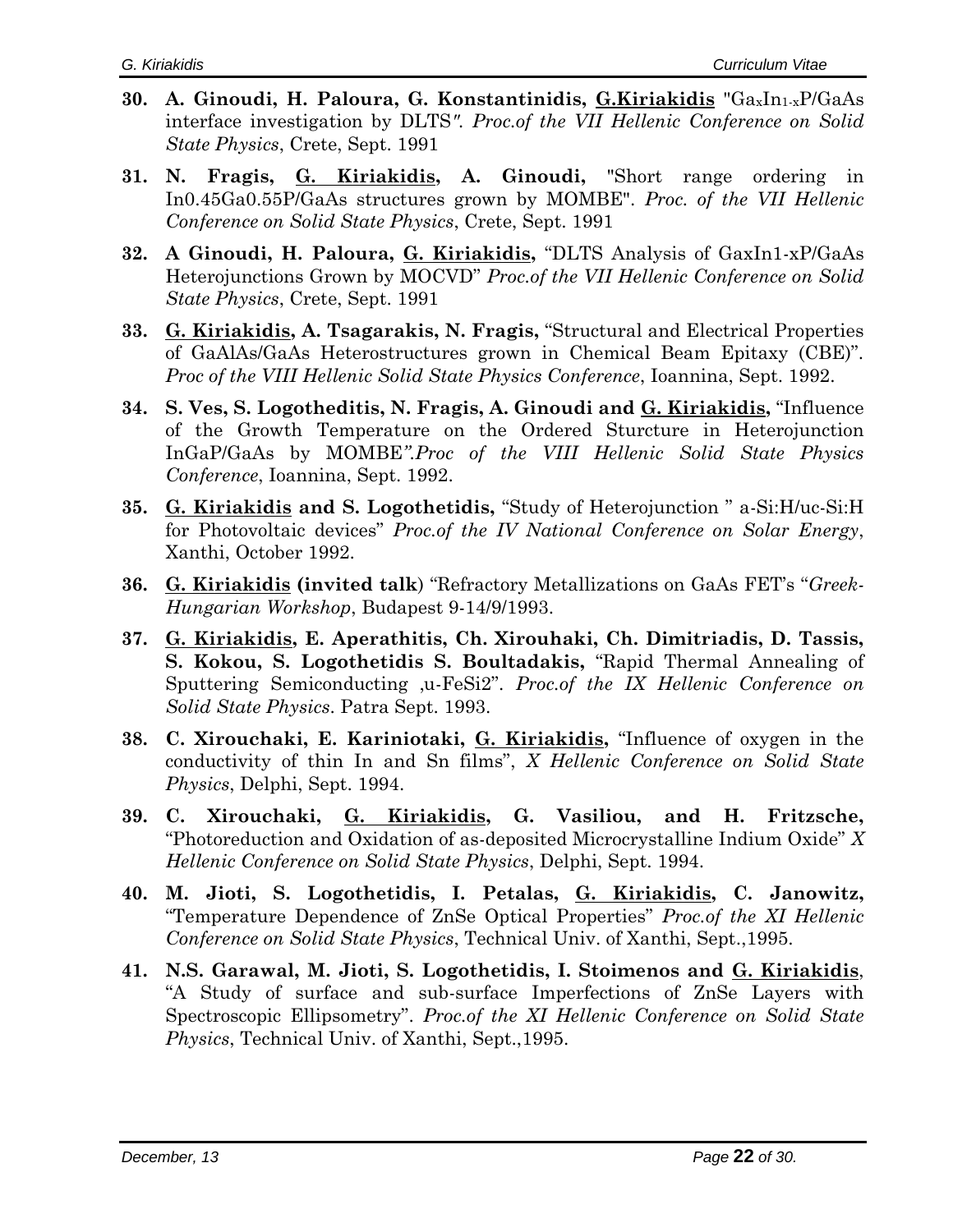- **42. R. Holm, K. Puttick, D. Ristau, U. Natzschka, G. Kiriakidis, N. Garawal, E. Judd, D. Holland, D. Greenin, N. Elis, M. Wilkinson, M. Garcia Pamies, C. Sanviti and B. Etcheparre**, "CW/CO2 Laser Damage in Optical Components: Thermal Modelling, Surface, Characterisation and Damage Destine", *Boulder Conference*, USA, Oct.1995.
- **43. G. Feiertag, W. Ehrfeld, H. Freimuth , G. Kiriakidis, L. Lehr, T. Pedersen, M. Schmidt, C. Soukoulis and R. Weiel**, "Fabrication of Threedimensional Photonic Band Gap Materials by Deep x-ray Lithography" *NATO ASI "Photonic Band Gap Materials*" Crete , June 18-30, 1995. Ed. by C.Soukoulis Published by NATO Series E: Applied Sciences V.315, p.63-70, 1996.
- **44. E. Chatzitheodoridis, K. Moschovis, G. Kiriakidis, C.M. Soukoulis, G. Feiertag and W. Ehrfeld**, "Fabrication of three-dimensional structures exhibiting photonic bandgap",. *Proc. of the XII Greek Conference of Solid State Physics*, Sept. 15-18, 1996, Heraklion, Crete, Greece.
- **45. K. Moschovis, E. Chatzitheodoridis, G. Kiriakidis, S. Mailis, L. Boutsikaris, I.A. Vainos and H. Fritzsche**, "Holographic Recording on as-Deposited Thin Films of Indium Oxides (In2O3)"*. Proc. of the XII Greek Conference of Solid State Physics*, Sept. 15-18, 1996, Heraklion, Crete, Greece.
- **46. G. Kiriakidis, E. Chatzitheodoridis, K. Moschovis, C.M. Soukoulis and G. Feiertag**, "PMMA Photonic band gap 3D-structures utilising LIGA." *European Polymer Federation, EPF'96 Conference*, October 7-11, 1996, Heraklion, Crete, Greece.
- **47. K. Puttick, R. Holm, D. Ristau, U. Natzschka, G. Kiriakidis, N. Garawal, E. Judd, D. Holland, D. Greening, N. Ellis, M. Wilkinson, M.G. Pamies, C. Sanviti,** "Continuous wave CO<sub>2</sub> laser induced damage thresholds in optical components", *Boulder Conference on Laser Damage in Optical Materials*, Oct. 1997.
- **48. P.Uusimaa, A. Salokatve, P. Savolainen, A. Rinta-Moykky, M. Pessa, A. Souifi, R. Adhiri, G. Kiriakidis, K. Moschovis, J. Stoimenos***,* "ZnSe-based light emitters grown on wide-gap III-V buffer layers"*,* **Invited paper,** *Photonics West / Optoelectronics '98 Conference*, 24-30 January 1998, San Jose, California USA. Published in the Proceedings of SPIE vol.3283, Physics of Optoelectronic Devices VI*, pp.39-50,* 1998.
- **49. E. Fokitis, G. Garipov, E. Chatzitheodoridis, B. Khrenov, A.G. Kalydas, G. Kiriakidis, V. Kytopoulos, S. Maltezos, K. Manolatou, K. Moschovis, D. Papadimitriou, E. Papantonopoulos, P. Sommers, F. Topalis, A.Travos, R.Vlastou,** "Status of Optical Filter Development for AUGER Fluorescence Detector*" Pierre Auger Collaborate Meeting*, Brazil, May 17- 28,1998.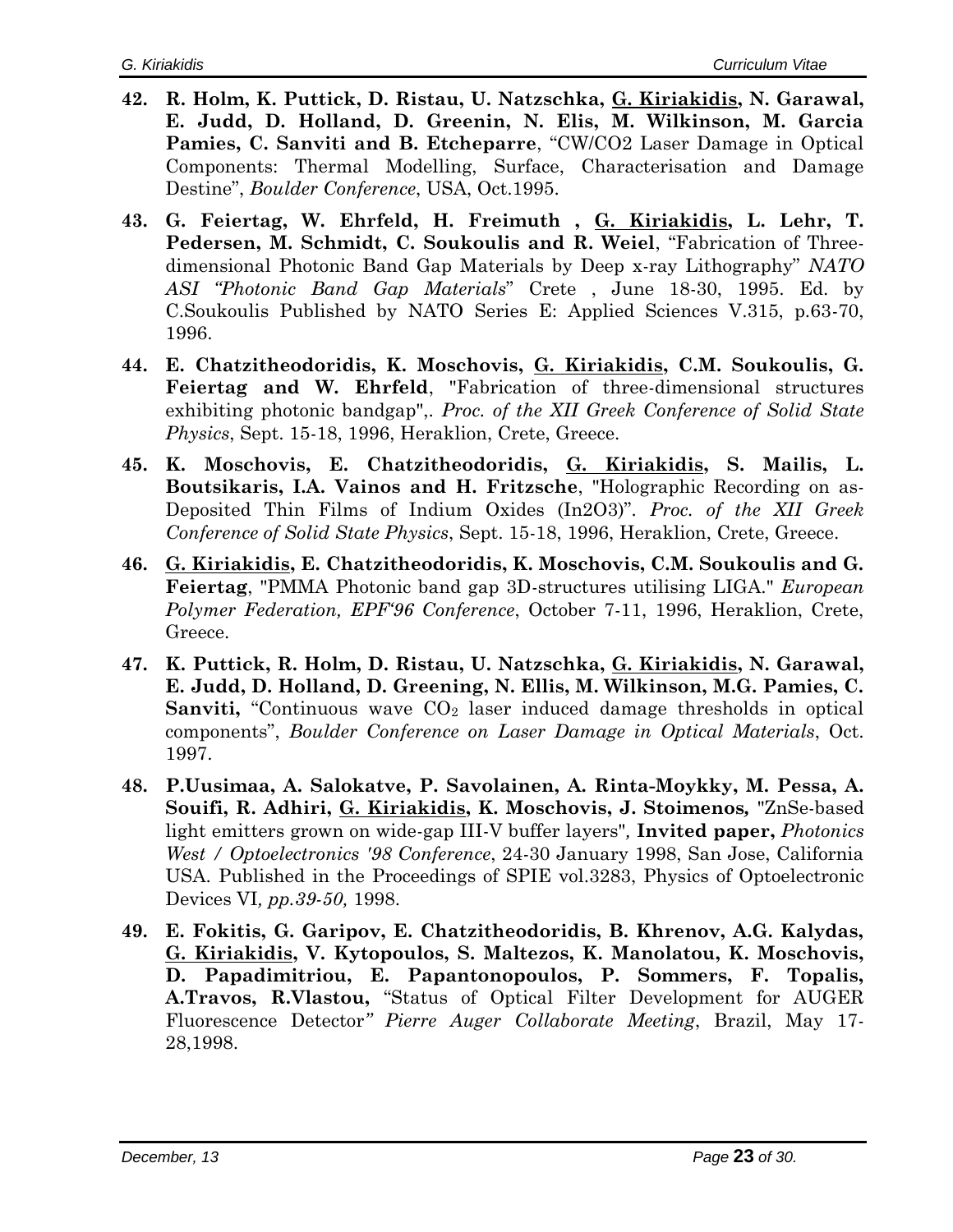- **50. C.Xirouchaki, K.Moschovis, E.Chatzitheodoridis, G.Kiriakidis, P.Morgen, "**Structural and Chemical Characterization of as-deposited Microcrystalline Indium Oxide Films Prepared by dc Reactive Sputtering" *40th Electronic Materials Conference*, Virginia, USA, June 24-26, 1998.
- **51. S.Pissadakis, S.Mailis, L.Reekie, R.W.Eason, N.A.Vainos, K.Moschovis, G.Kiriakidis,** "Photorefractivity of Indium Oxide (InOx) using 193nm Excimer Laser Radiation" *CLEO/Europe-EQEC'98* Glasgow, UK, 14-18 Sept. '98.
- **52. S.Pissadakis, S.Mailis, L.Reekie, R.W.Eason, E. Gagaoudakis, K.Moschovis, G.Kiriakidis, N.A. Vainos,** "Permanent recording in indium oxide thin films by using pulsed excimer laser radiation at 193 nm", *XIV Hellenic Conference on Solid State Physics,* Ioannina, 15-18 Sept. 1998.
- **53. E. Gagaoudakis, K. Moschovis, E. Chatzitheodoridis, G. Kiriakidis, S. Mailis, E. Tzamali, N.A. Vainos and H. Fritzsche,** "Study of the recording dynamics on InOx thin films", *XIV Hellenic Conference on Solid State Physics*, Ioannina, 15-18 Sept. 1998
- **54. N. Katsarakis, E. Chatzitheodoridis, G. Kiriakidis, M. Sigalas, C.M. Soukoulis** "Defected metallic photonic band gap crystals for microwave applications*"*, *XIV Hellenic Conference on Solid State Physics*, Ioannina, 15-18 Sept. 1998
- **55. G.Popovic, W.Brener, H.Detter, R.Duffait, G.Kiriakidis, M.Nienhaus, N.de Rooij, F.De Bona, R.Martins, E.Fortunato. "**Handling and Assembly of Functionally Adapted Micro-components"-HAFAM, A European Approach in the Field of Training and Research in :Reichl,H.,Heuberger,A.(Eds): Micro System Technologies 98, Proceedings of the 6th International Conference on Micro Electro, Opto, Mechanical Systems and Components in Potsdam, Dec.1-3, 1998, VDE-Verlag Berlin und Offenbach (1998), ISDN 3-8007-2421-9, S. 725-727.
- **56. D.Ristau, W.Arens, S.Bosch, A.Duppare, G.Kiriakidis, E.Massetti, S.B.Puig, F.Peiro, E.Quesnel and A.Tikhonravov,** "UV-Optical and Mechanical Properties of MgF2-Coatings Deposited by IBS and PVD Processes" Submitted to *Optical Systems Design and Production Symposium*, EUROPTO Paper No.3738-61, Berlin 26-29 May 1999.
- **57. G.Kiriakidis, E.Chatzitheodoridis, K.Moschovis, M.Bender and N. Katsarakis. "**Photonic crystals, fabricated by deep x-ray lithography, exhibit band-gaps in the infrared frequency range" Presented as invited poster at the NATO/ARW on *Nanostructured Films and Coatings* Santorini, June 28-30,1999.
- **58. G.Kiriakidis, E.Chatzitheodoridis, K.Moschovis, M.Bender, N. Katsarakis. "**Photonic crystals, fabricated by deep x-ray lithography, exhibit band-gaps in the infrared frequency range" Presented as **invited** poster at the NATO/ARW on *Nanostructured Films and Coatings* Santorini, June 28-30,1999.
- **59. S. Pissadakis, L. Reekie, M.N. Zervas, J.S. Wilkinson ,K. Moschovis, G. Kiriakidis.**" High-index overlay gratings on K+-exchanged waveguides in BK-7 glass using excimer laser ablation". *Accepted as poster to CLEO/USA 2000.*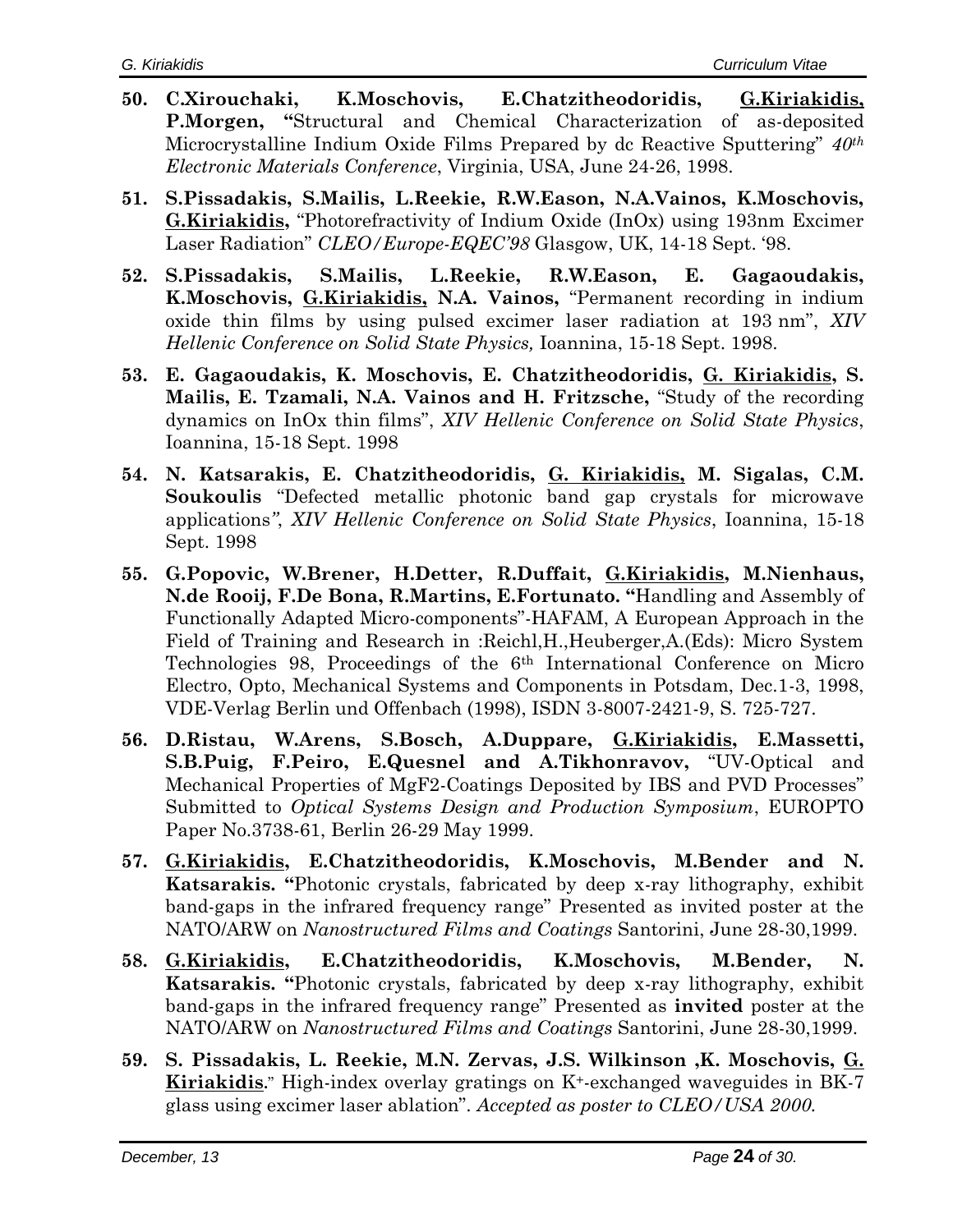- **60. S. Pissadakis, L. Reekie, M.N. Zervas, J.S. Wilkinson, K. Moschovis, G. Kiriakidis.** "Indium oxide overlay gratings realised on glass waveguides using excimer laser ablation". *Presented to EXMATEC* May 21-25,2000, Crete*.*
- **61. G.Kiriakidis,** "Waveguide sub-micron Grating Design Processes Utilizing Highindex InOx Films", **Invited** talk at the International Workshop on *"Interface Controlled Materials: Research and Design"* St. Petersburg, Russia; June 7- 9,2000.
- **62. S.Pissadakis, L.Reekie, J.S.Wilkinson, G.Kiriakidis.** "Sub-micron period grating structures in Ta2O5 InOx thin films, fabricated using 248nm interferometric excimer laser ablation." Accepted for poster presentation to *CLEO/Europe-IQEC 2000*, Nice, Sept,10-15,2000.
- **63. G.Kiriakidis** , "Determination of Optical Constants of Thin Films", International School of Quantum Electronics, Proceedings Int. Workshop on Optical Coatings Technology, p. 102, 2001 Erice, Italy, Sept. 23-27, 2001 (**Invited).**
- 64. **G. Kiriakidis and N. Katsarakis**, "Nanocrystalline thin metal oxide films exhibiting room temperature gas sensing properties", 6<sup>th</sup> International Conference on Nanostructured Materials, 16-21 June 2002, Orlando, Florida, USA, **(Invited )**, proceedings.
- **65. G. Kiriakidis, H. Ouacha, and N. Katsarakis,** "Nano-structured metal oxide films with room temperature gas sensing properties", NATO Advanced Study Institute, "Nanostructures: Synthesis, Functional properties and Applications", 26/7 – 4/8, 2002, Crete, Greece. **(Invited )**.
- **66. G. Kiriakidis**, **H.Ouacha and N.Katsarakis, K.Galatsis and W.Wlodarski,** "Low Temperature InOx thin films for O3 and NO2 gas sensing", Smart Sensors, Actuators and MEMS, SPIE 1st International Symposium on "Microtechnologies for the New Millenium 2003" Gran Canary, Spain, 19-21 May, 2003. Proceedings of SPIE Vol. 5116, p. 84-91, 2003.
- **67. G.Kiriakidis,** "Nanostructured Holographic Recording Utilizing Photorefractive Thin Films" Nanotechnology, SPIE 1<sup>st</sup> International Symposium on "Microtechnologies for the New Millenium 2003" Gran Canary, Spain, 19-21 May, 2003. **(Invited).**
- **68. G.Kiriakidis,** "InOx Nanostructured Thin Film as Gas Sensors", Int.Conference on "Nanomaterials and Nanotechnologies-NN2003" Crete, Aug.30- Sept.6, 2003 **(Invited).**
- **69. S. J. Ippolito, S. Kandasamy, K. Kalantar-zadeh, W. Wlodarski1, K. Galatsis, G. Kiriakidis, N. Katsarakis , M. Katharakis** "Highly Sensitive LayerZnO/LiNbO3 SAW Device with InOx Selective Layer for NO2 and H2 Gas Sensing" Submitted to Eurosensors XVIII Rome,13-15/9/2004.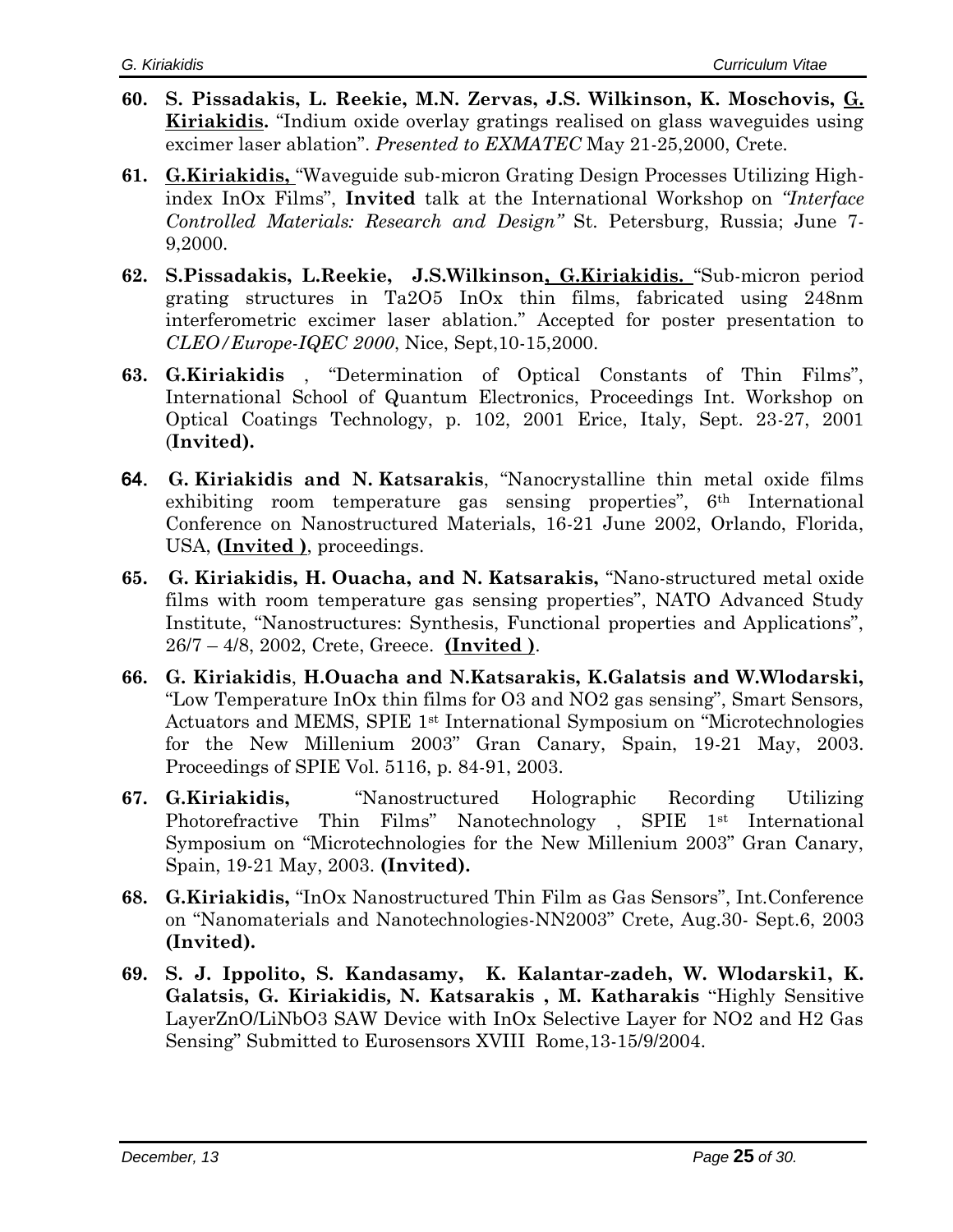- **70. A.C. Fechete, S. J. Ippolito, K. Kalantar-zadeh, W. Wlodarski1, A.S. Holland, K. Galatsis, G. Kiriakidis, N. Katsarakis , M. Katharakis,** "The Study of InOx/ZnO/XZ LiNbO3 Layered SAW Devices for Ozone Sensing" IEEE Sensors 2004 p1510-1513, Vienna 2004 .
- **71. G.Kiriakidis**,, **N.Katsarakis, M.Katharakis , M.Suchea ,K. Galatsis, W. Wlodarski , D.Kotzias,** " Ultra Sensitive Low Temperature Metal Oxide Gas Sensors" **Invited** talk at the CAS conference Romania, Oct. 2004
- **72. M.Suchea, S. Chrisoulakis , M.Katharakis , N.Katsarakis, G.Kiriakidis** "Surface analysis of ZnO transparent thin films", 2nd MMN2004, NCSR, Athens, Nov. 2004.
- **73. G.Kiriakidis**, " Near surface characteristics of highly sensitive metal oxide thin films " MRS 2004 Fall meeting 29/11-03/12/2004, Boston, USA, Mater. Res. Soc. Symp. Proc. Vol. 828 © 2005 Materials Research Society **(Invited).**
- **73. G.Kiriakidis**, **N.Katsarakis, M.Suchea, S. Chrisoulakis, K.Moschovis,** " Low Cost Metal Oxide Ozon Detector Food Processing", XI Symposium on Science Processes and Food Technologies, Timisoara, Romania May 26-27, 2005,**(Invited)**.
- **74. G.Kiriakidis,** " Nanostructed metal oxide films as gas sensing elements" 2nd Intern. Conference on Nanomaterials and Nanotechnologies (NN2005), Crete, June 2005 **(Invited).**
- **75. M. Suchea, S. Christoulakis, M. Katharakis, N. Katsarakis and G.Kiriakidis.** " Surface characterization of ZnO transparent thin films" 2nd Conference on Microelectronics and Nanotechnology, Sweden 2005, IOP, Journal of Physics: Conference series 10 (2005) 147-150.
- **76. G.Kiriakidis**, **P. Horvath, M. Suchea, S. Christoulakis, S. Kassavetis and S. Logothetidis,** " Susface Characteristics and Tribology study of Metal Oxide Thin Films" 4th International Colloquium in " Micro-Tribology 2005" Karwica, Poland Sept. 4-7, 2005. (**Invited**).
- **77. M. Suchea, S. N. Katsarakis, S. Christoulakis, K. Moschovis and G.Kiriakidis.** " Low Temperature Indium Oxide Gas Sensors" Eurosensors XIX, Barcelona, Sept. 11-14, 2005.
- **78. M. Suchea, S. N. Katsarakis, S. Christoulakis and G.Kiriakidis.** " Metal Oxide High Sensitive Gas Sensors for Ozone Detection" IMA'05, Crete Oct.2-6, 2005.
- **79. P.Horvath, M.Suchea, S.Christoulakis, S. Kassavetis**, **G.Kiriakidis and S. Logothetidis** " Nonoindentation hardness and surface characteristics of Metal Oxide Thin Films" ECI conference on " Instrumented Indentation Testing in Materials Research and Development", Fodele, Crete, Oct.9-14, 2005.
- **80. M Suchea, S Christoulakis, K Moschovis, N Katsarakis and G Kiriakidis**, "Nanostructured ZnO and ZAO transparent thin films for gas sensing", 2nd Intern. Conference on Nanomaterials and Nanotechnologies (NN2005), Crete, June 2005. Review on Advanced Materials Science 10 (2005) 335-340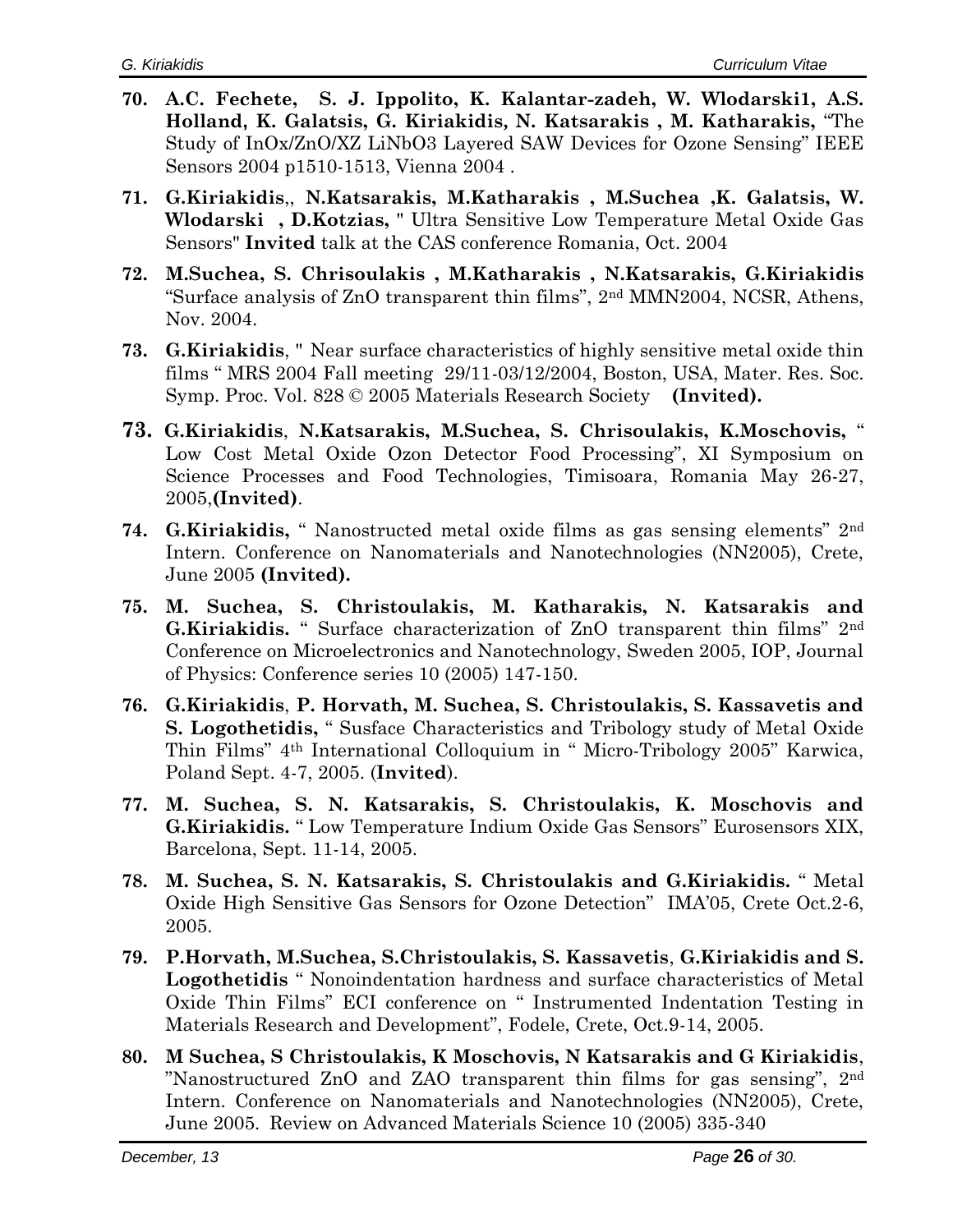- **81. S Christoulakis, M Suchea , M Katharakis, N Katsarakis , E Koudoumas and G Kiriakidis,** "ZnO nanostructured transparent thin films by PLD" 2nd Intern. Conference on Nanomaterials and Nanotechnologies (NN2005), Crete, June 2005. Review on Advanced Materials Science 10 (2005) 331-334
- **82. M. Suchea, G. Kiriakidis, C. Mateescu,** "Nanostructured materials and microdevices for food and agricultural applications" XI Symposium on Science Processes and Food Technologies, Timisoara, Romania May 26-27, 2005 Review Paper, Science, Processes, and Food Technologies*, vol. XI* (CNCSIS publication) **(Invited)**
- **83. G. Kiriakidis, M. Suchea, S. Christoulakis, I. Stoimenos, ,** "Structural characterization of In2O3-x thin films deposited by dc magnetron sputtering for ozone sensing applications" IMCS 2006, Brescia, July 16-19,2006.
- **84. G.Kiriakidis, D.Dovinos, M.Suchea,** "Sensing using nanostructured metal oxide thin films", Proceedings of SPIE "Optics East 2006" Boston October 2-5, 2006 Volume 6370 Nanomaterial Synthesis and Integration for Sensors, Electronics, Photonics, and Electro-Optics, Nibir K. Dhar, Achyut K. Dutta, M. Saif Islam, Editors, 63700V (Oct. 19, 2006) **(Invited)**.
- **85. G.Kiriakidis, M.Suchea, D.Dovinos,** "Nanostructured metal oxide thin films for gas sensors" E-MRS Symposium A, September 6-10, 2006, Warsaw, Poland, **(Invited)**.
- **86. I. Fasaki, M. Suchea, G. Mousdis, G. Kiriakidis, M. Kompitsas** , "The effect of Au and Pt nanoclusters on the structural and hydrogen sensing properties of SnO2 thin films", TCO2008, Crete, Greece, 2008,
- **87. P. Horvath, G.Kiriakidis, P.M.Nagy and S.Christoulakis.** " Mechanical Properties and Deformation Bahaviour of ZnO Thin Films under Illumination" IEE-NEMS 2007, Bangkok, Thailand Jan16-19, 2007.
- **88. D. Vernardou, G. Kenanakis, E. Koudoumas, G. Kiriakidis and N. Katsarakis** "Effect of Deposition Parameters on the Growth of Zinc Oxide Nanostructures Using Chemical Methods" E-MRS Spring meeting Strasbourg, 2007
- **89. M. Suchea, S. Christoulakis, I.V. Tudose, D. Vernardou, M.I. Lygeraki, S.H.Anastasiadis, T.Kitsopoulos, G. Kiriakidis** "Pure and Nb<sub>2</sub>O<sub>5</sub> doped TiO<sub>2</sub> amorphous thin films grown by dc magnetron sputtering at room temperature: surface and photoinduced hydrophilic conversion studies " E-MRS Spring meeting, Strasbourg, 2007.
- **90. D. Vernardou, G. Kenanakis, K. Vlachou, E. Koudoumas, G. Kiriakidis, A. Vairis and N. Katsarakis,** "Influence of Solution Concentration and Temperature on the Aqueous Chemical Growth of Zinc Oxide Structures", E-MRS Spring meeting, Strasbourg, 2007.
- **91. G.Kiriakidis** "Novel Transparent Conductive Oxides" LASERION 2007 meeting, Schloss Ringberg, Tegernsee, Germany, July 2007, **(Invited).**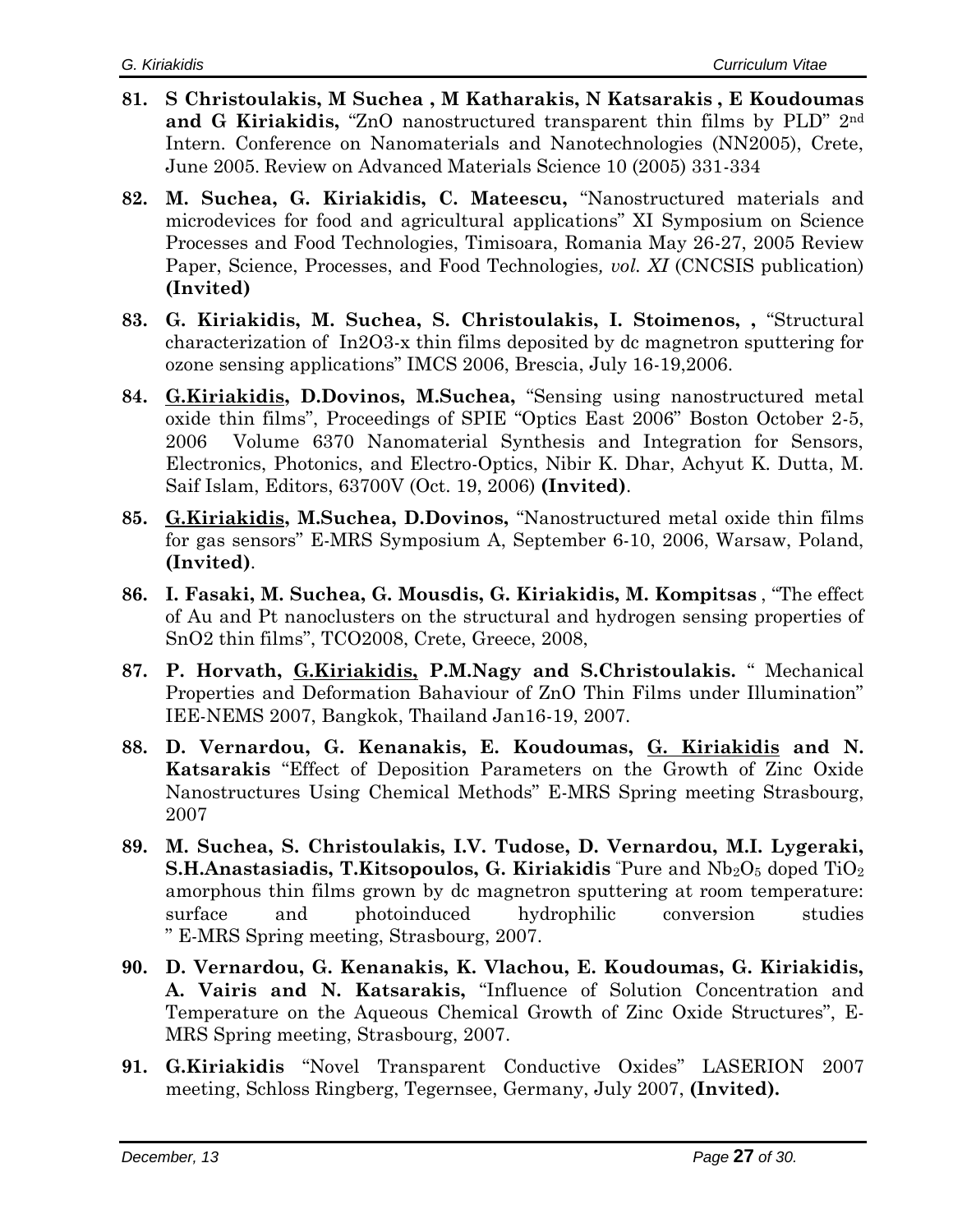- **92. G. Kiriakidi**s, **M. Suchea, D. Dovinos** "Transparent Conducting Oxides: from materials to sensing applications ",Annual ISOPE meeting, Lisbon, Portugal, July 2-7, 2007 **(Invited).**
- **93. S. B. Sadale and G. Kiriakidis,** "Material Growth and Fundamental Material Characterization Techniques", NATO / ASI "Sensors for Environment, Health and Security: Advanced Materials and Technologies" Vichy, France, Sept 17-26, 2007 CBP.NR.ASI.982324, Vichy, France, Sept 16-17, 2007 Baraton, M.-I. (Ed.) 2009, XXIV, 500 p., ISBN 978-1-4020-9008-0 (2009) p 47-64 **(Invited).**
- **94. G. Kiriakidis , K. Moschovis, S. B. Sadale,** "Systems and Set-ups for Effective Sensing Response Applications" NATO / ASI " Sensors for Environment, Health and Security: Advanced Materials and Technologies" Vichy, France, Sept 17-26, 2007 CBP.NR.ASI.982324, Vichy, France, Sept 16-17, 2007 Baraton, M.-I. (Ed.) 2009, XXIV, 500 p., ISBN 978-1-4020-9008-0 (2009) p 159-178 **(Invited).**
- **95. G. Kiriakidis, J. Kortidis, K. Moschovis, D. Dovinos** "On the Road to Inexpensive, sub-ppb, Room temperature Ozone Detection", EACCS-2007, Singapore, Dec 2-5, 2007 **(Invited).**
- **96. G. Kiriakidis**, **J. Kortidis**, **K. Moschovis**, "Ultra sensitive Ozone sensors based on Nanostructured Metal Oxides", IS4N-2008 Halkidiki, Greece, June15- 19, 2008 **(Invited).**
- **97. G. Kiriakidis**, **K. Moschovis, J. Kortidis**, "Ultra sensitive nanostructured metal oxide gas sensors", GLOBAL NSEE Workshop Washington DC, Nov. 13- 15, 2008. **(Invited).**
- **98. I. Fasaki, M. Suchea, G. Mousdis, G. Kiriakidis, M. Kompitsas** , "The effect of Au and Pt nanoclusters on the structural and hydrogen sensing properties of SnO2 thin films", TCO2008, Crete, Greece, 2008.
- **99. G. Kiriakidis, M. Suchea, S. Christoulakis, T. Kitsopoulos, I.V. Tudose**, "Enhancement of hydrophobic to hydrophilic conversion of TiO2 and Ti(Nb)O2 thin films grown by dc magnetron sputtering: thickness control" , TCO2008, Crete, Greece, 2008.
- **100. I. Kortidis, K. Moschovis, G. Kiriakidis**, "Structural Analysis of Aerosol Spray Pyrolysis ZnO Films Exhibiting Ultra Low Ozone Detection Limits at Room Temperature", TCO2008, Crete, Greece, 2008.
- **101. E. Budianu, R. Muller, M. Purica, L. Eftime, R. Skarvelakis, G. Kiriakidis**, *"*Optical sensor with transparent conductive oxides electrodes for microposition detection applications", TCO2008, Crete, Greece, 2008.
- **102. D. Vernardou, K. Rizos, K. Moschovis, G. Kortidis, G. Kenanakis, E. Koudoumas, N. Katsarakis, G. Kiriakidis, "** A comparative study of solution concentration and temperature on the hydrothermally grown ZnO ozone sensors" TCO2008, Crete, Greece, 2008.
- **103. G.Kiriakidis, K. Moschovis, I. Kortidis**, "Gas Sensors based on Metal Oxide spray Pyrolysis Films", ICNM'09, Kottayam, India, April 6-8, 2009, http://www.applied-science-innovations.com/ICNM-2009/21.pdf, **(Invited).**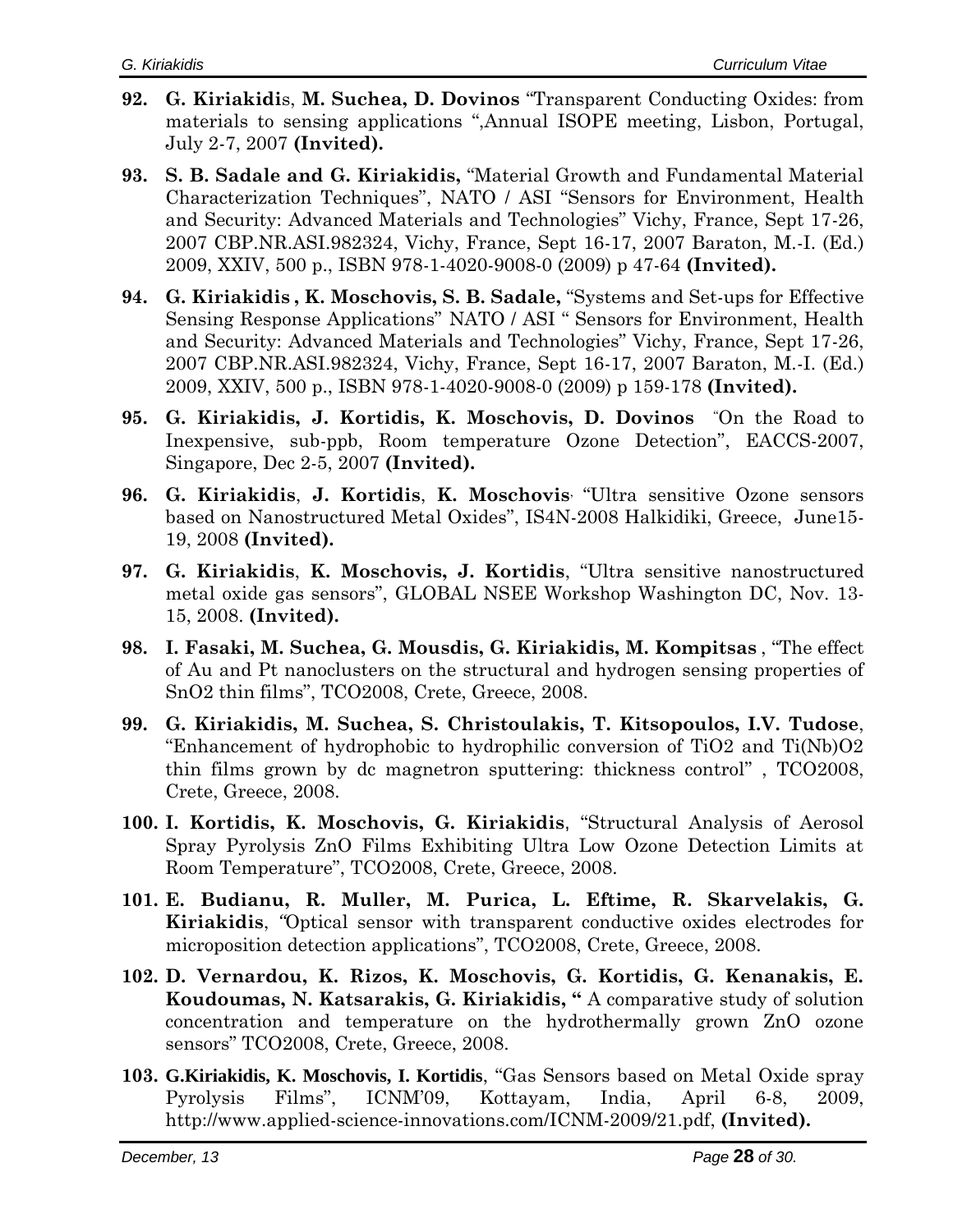- **104. G.Kiriakidis, I. Kortidis, K. Moschovis**,"Ultra Sensitive Ozone Sensing ZnO Films" ICCE-17, 26-31/7/09, Hawaii, USA, **(Invited).**
- **105. G.Kiriakidis, K. Moschovis, I. Kortidis**, "Ultra Sensitive Metal Oxide Gas Sensing Elements" Symposium F: Novel Bio & Chemo-sensing Materials for Health, Safety and Security Applications, E-MRS Fall meeting, Warsaw, Poland Sept. 14-18, 2009 **(Invited).**
- **106. D. Vernardou, K. Rizos, K. Moschovis, G. Kortidis, G. Kenanakis, E. Koudoumas, N. Katsarakis, G. Kiriakidis, "** A comparative study of solution concentration and temperature on the hydrothermally grown ZnO ozone sensors" TCO2008, Crete, Greece, 2008, TCM2010.
- **107. G.Kiriakidis, K. Moschovis, I. Kortidis**, "Setting the Ultra Low Gas Detection Limits of Metal Oxide Sensor Devices" ISOPE 2010, June 20-26, Beijing, 2010 **(Invited).**
- **108. G.Kiriakidis**, "On the role of Metal Oxide materials in the post-Si electronics era. Colloquium, Materials Department, Fudan University, Shanghai, June 19, 2010.
- **109. G. Kiriakidis,** "The application range of Metal Oxide materials in the Building Industry" Colloquium, Chinese Building Materials Academy, Beijing, June 28, 2010
- **110. V.M. Vishnyakov, G. Kiriakidis, J. Colligon**, "Quaternary Ceramic Carbo-Nitride Transparent Conductive Materials" TCM2010), Crete, Greece, (Invited)
- **111. G. Kiriakidis, V. D. Binas, I. Kortidis, K. Sambani, "**Photocatalytic properties of TiO2 based powders for indoor applications", International Workshop on Advanced Materials and Technologies for Global Energy and Environmental Challenges, 6-8 December 2010, DST/CSIR Nanotechnology Innovation Centre, Pretoria South Africa
- **112. G. Kiriakidis, V. D. Binas, I. Kortidis,** "Novel Photocatalytic Materials in Green Technologies and Applications" Workshop on "Emerging Technologies in Micro and Nano Electronics and Eco-Friendly Aspects", Physics Dpt. Univ. of Crete, June22, 2011
- **113. B. Szyszka, C. Elsaesser, B. Malic, G. Kiriakidis, L. Pereira, R. Martins, K. Gehrke, N. Young, V. Lambertini, U. Weimar, "**Recent developments in the field of oxide electronics – a European perspective", ITC2012, January 30-31,2012, Lisbon. Porugal
- **114. B. Szyszka, C. Elsaesser, B. Malic, G. Kiriakidis, L. Pereira, R. Martins, K. Gehrke, N. Young, V. Lambertini, U. Weimar** "The material challenges in oxide electronics: Recent progress in oxide films for electronic applications" ICMCTF 2012 San Diego USA April 2012
- **115. G. Kiriakidis, V. Binas,** "Advances on Photocatalytic materials for indoor depollution processes" 9th International Conference on Physics of Advanced Materials, ICPAM-9, Iasi, Romania, September 20 and 23, 2012, **(Invited).**